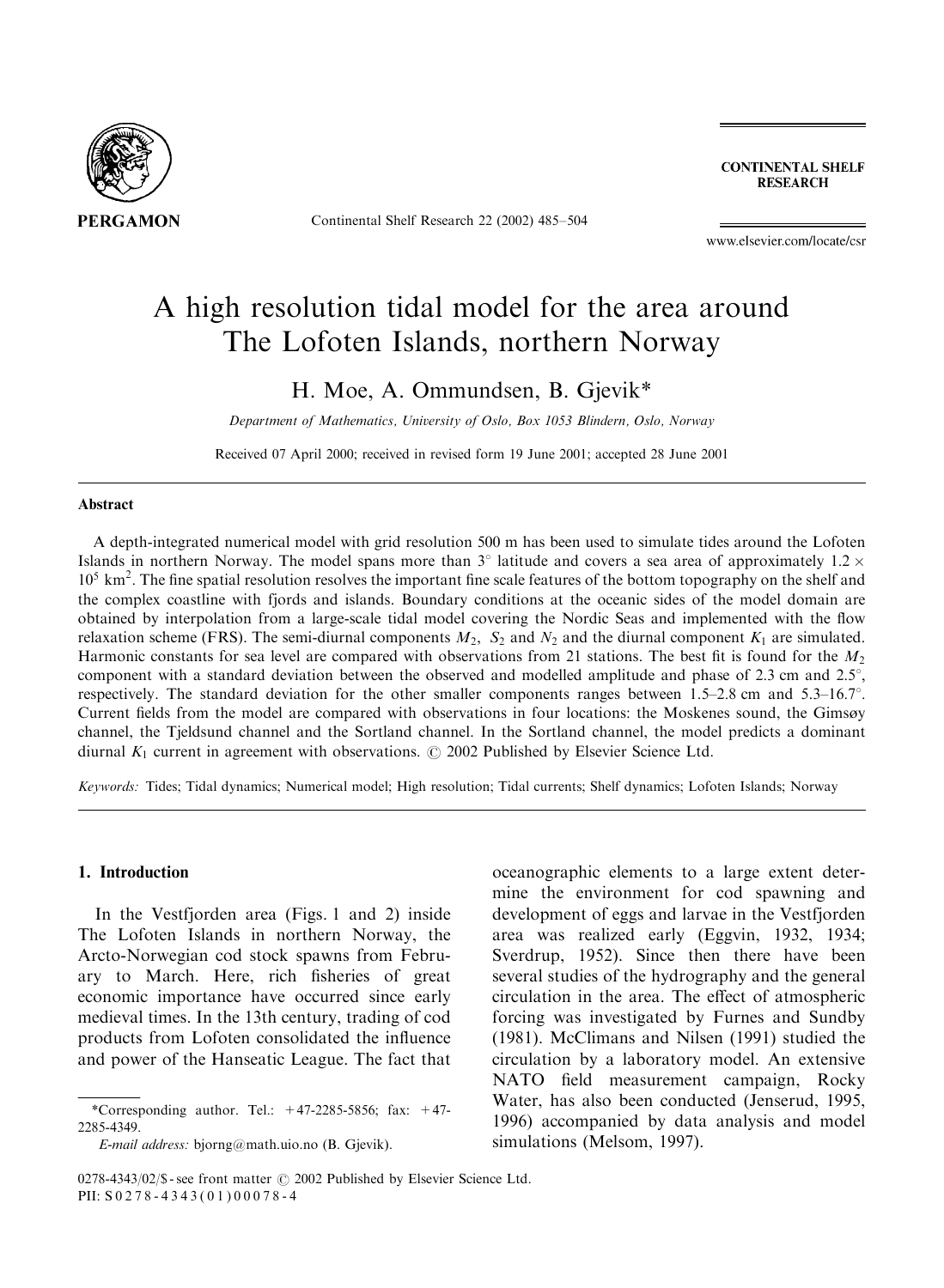

Fig. 1. Map of Norwegian continental shelf with depth contours (meter) and model domain (rectangular box).

Although the tides represent an important part of the current variability in the area,no systematic study of the dynamics of the tides has been reported. Results from coarser grid  $(12.5 \times$ 12:5 km<sup>2</sup> Þ modelling of tides on the Norwegian continental shelf can be found in Gjevik et al. (1990),Gjevik (1990) and some results of the high resolution  $(500 \times 500 \text{ m}^2)$  model for the main semi-diurnal component  $M_2$  have been published by Gjevik et al. (1997).

Outside The Lofoten Islands, the main semidiurnal tide is basically a northward propagating wave modified by the topography of the shelf and the coastline. The narrowing of the shelf from a relatively broad shelf south of Lofoten to a narrow shelf on the northern side of the islands and the deflection of the flow due to the island chain itself lead to strong cross-shelf tidal currents near The Lofoten Point (Lofotodden). This local topographic enhancement of the current may play an important role in the transport of eggs and larvae from Vestfjorden to the outer shelf, where they are carried northward by the prevailing shelf edge current (Adlandsvik and Sundby, 1994; Ommundsen, 2002).

In the Moskenes sound, between The Lofoten Point and the island Mosken, a particularly strong tidal current, Moskstraumen, runs with a speed of up to  $5 \text{ m/s}$  (Norwegian Hydrographic Service, 1986a). Also, in the sounds between the islands east of Lofotodden, there are strong tidal currents especially in Nappstraumen and Gimsøystraumen. Reports of the strength and power of Moskstraumen inspired the authors Edgar Allen Poe and Jules Verne to fantasize the descriptions of a Maelstrom whirlpool. Historic accounts of The Lofoten Maelstrom can be found in Gjevik et al. (1997) and Gjevik (1998). The fine structure of the current in the area has also been revealed by ERS-1 SAR (Wahl,1995; Dokken and Wahl, 1995) and by SST signals from AVHRR imagery (Mitchelson-Jacob,1995). High resolution SAR images also show that wind waves and swell in the area around The Lofoten Point are strongly modified by depth and current refraction (Krogstad, pers. comm. 1999; Neef, 1999).

At certain times of the year, shallow  $(10–50 \text{ m})$ density stratification occurs in some parts of the area due to fresh water run-off and heating. A deeper density stratification at 150–200 m is present all the year around, particularly in Vestfjorden. This can lead to an internal tide (Nilsen,1994).

This paper gives a comprehensive presentation and documentation of the results obtained with a high resolution depth-integrated tidal model for the area. The model spans more than  $3^\circ$  latitude and covers a sea area of approximately  $1.2 \times$  $10^5$  km<sup>2</sup> (Fig. 1).

With a spatial resolution of 500 m, the model resolves both important fine scale features of the bottom topography on the shelf and the complex coastline with fjords and islands (Fig. 2). This high resolution enables a study of the transition of the tide from basically a northward progressive wave on the shelf to standing oscillations in the fjord basins,and the enhancement of the tidal current in the Moskenes sound and other major currents in the area. For a detailed study of the tide in narrow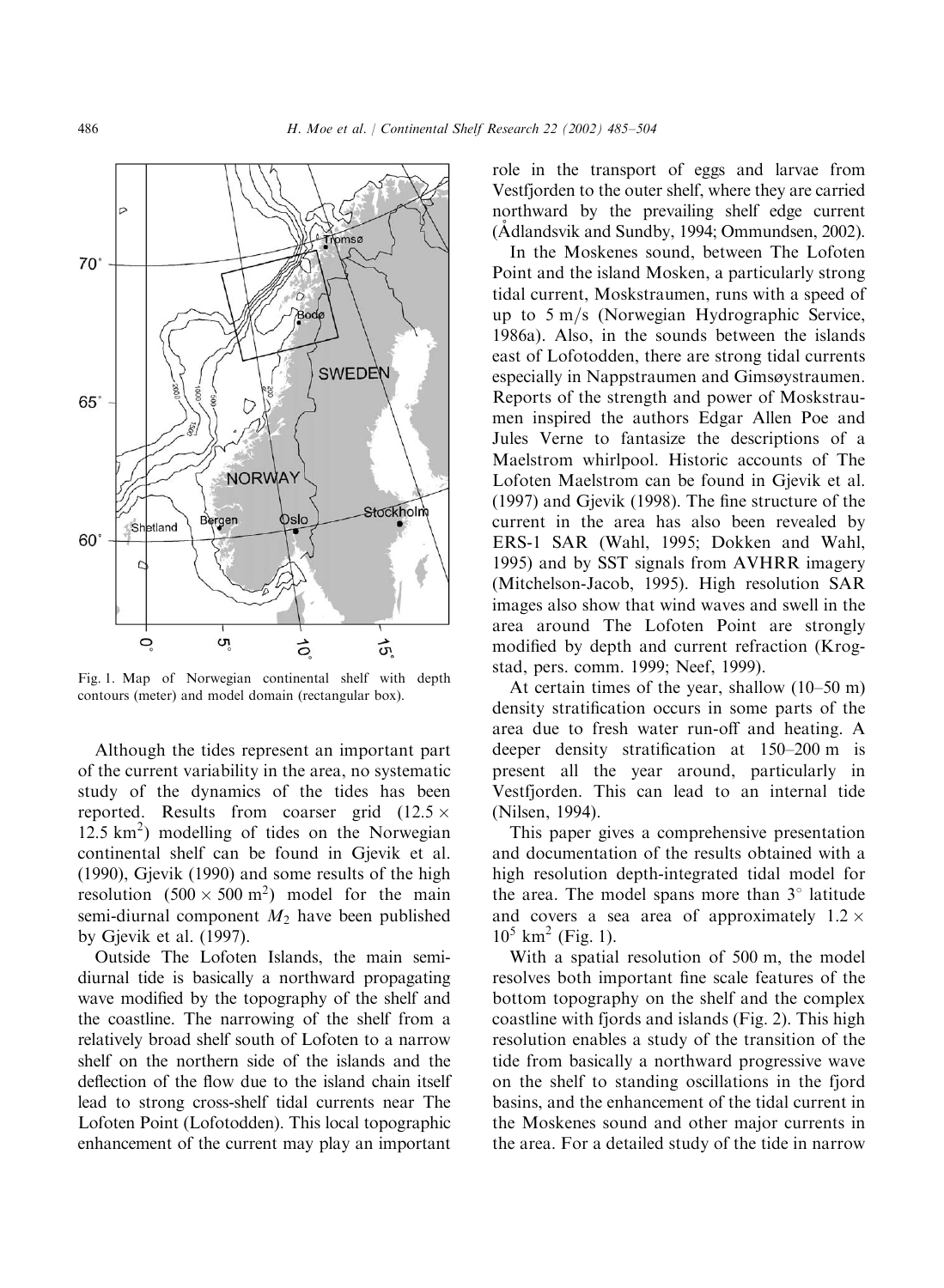

Fig. 2. Model domain with 0.5 km grid resolution. Color depth-scale in meters. The positions of the tidal stations are marked with (red) dots and appropriate map codes.

sounds and fjords, obviously, even finer resolution is required.

High resolution tidal modelling for shelf and coastal areas with complex bathymetry and coastline is a challenging and rapidly developing subject. A review of the state of the art is given by Davies et al. (1997a,b). In particular, the treatment of strong non-linear effects such as turbulence, flow separation and eddy formation is a difficult task (Geyer,1993; Maddock and Pingree,1978) which has not been addressed in this paper. Although this model study aims specifically towards an understanding of the dynamics of the tides in The Lofoten area many of the problems accounted here are of wider interest. For example, a similar high resolution model, as used in this study, has recently been developed for the coast of Møre and Trøndelag, Mid-Norway (Moe et al., 2000).

#### 2. Model equations

The depth-integrated shallow water equations are formulated in flux form in a Cartesian coordinate system  $(x, y, z)$  with the x- and y-axis in the horizontal plane and the z-axis being vertical:

$$
\frac{\partial U}{\partial t} + \frac{\partial}{\partial x} \left( \frac{U^2}{H} \right) + \frac{\partial}{\partial y} \left( \frac{UV}{H} \right) - fV
$$
  
= 
$$
-gH \frac{\partial \eta}{\partial x} - c_D \frac{\sqrt{U^2 + V^2}}{H} \frac{U}{H'},
$$
 (1)

$$
\frac{\partial V}{\partial t} + \frac{\partial}{\partial x} \left( \frac{UV}{H} \right) + \frac{\partial}{\partial y} \left( \frac{V^2}{H} \right) + fU
$$
  
= 
$$
-gH \frac{\partial \eta}{\partial y} - c_D \frac{\sqrt{U^2 + V^2}}{H} \frac{V}{H'},
$$
 (2)

where  $(U, V)$  are the components of volume flux vector per unit length in the horizontal plane,  $\eta$  the vertical displacement of the sea surface from the mean sea level,  $H = H_0 + \eta$  the total depth,  $H_0$ the mean depth,  $g$  acceleration of gravity,  $f$  the Coriolis parameter, and  $c<sub>D</sub>$  the drag coefficient of the quadratic bottom shear stress. In addition, the continuity equation reads:

$$
\frac{\partial \eta}{\partial t} = -\frac{\partial U}{\partial x} - \frac{\partial V}{\partial y}.\tag{3}
$$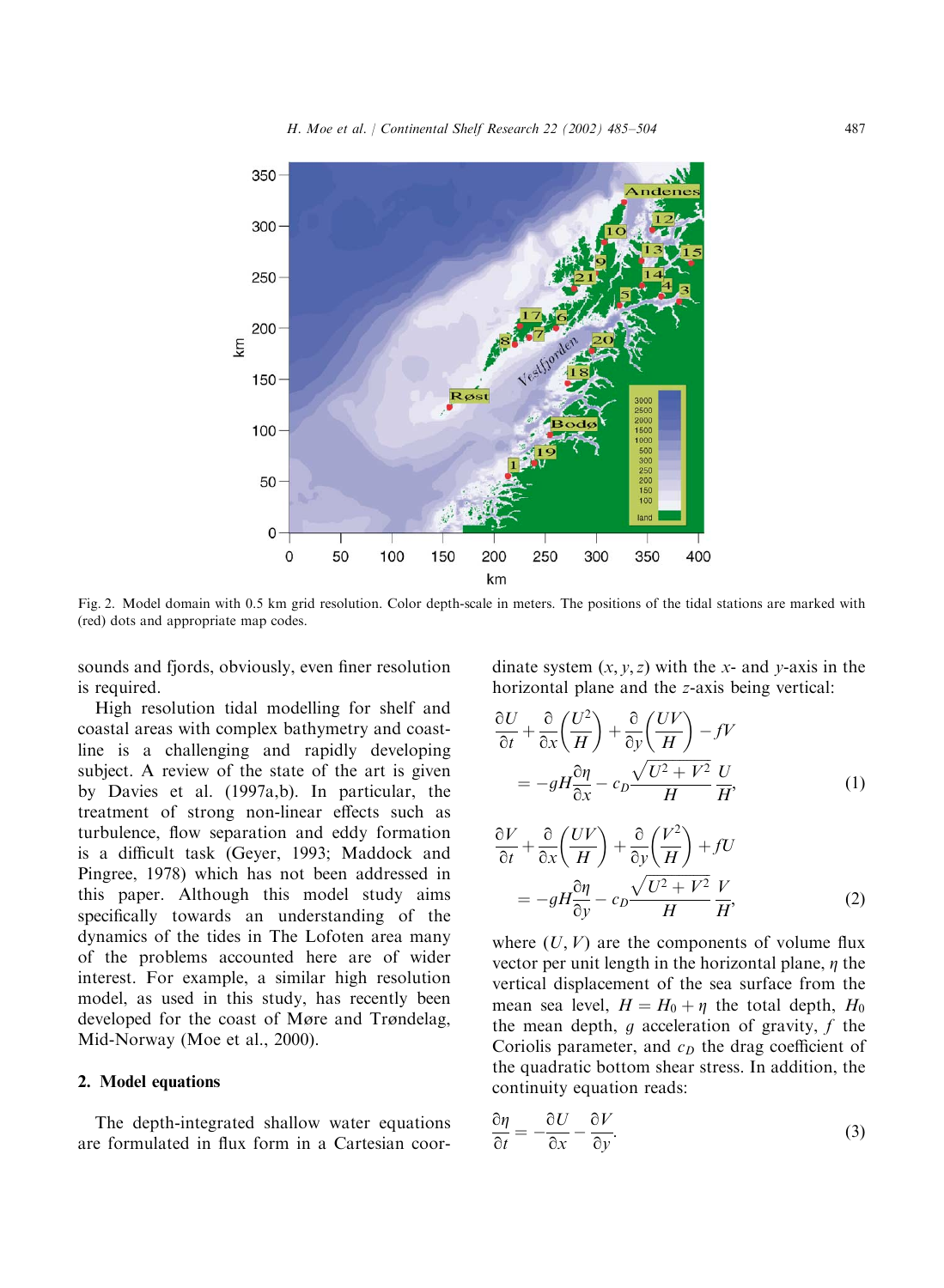The depth mean current velocity is defined by

$$
\bar{u} = \frac{U}{H}, \qquad \bar{v} = \frac{V}{H}.
$$

In this relatively small model domain, the direct effect of the tide generating forces is assumed to be negligible, and the tidal motion is mainly driven by the boundary input, i.e. sea surface elevation and volume fluxes. For models covering large domains, the tide generating force is known to be important for the diurnal tidal components (Gjevik and Straume,1989; Davies et al.,1997c). In the present problem, these equations span a wide parameter range from weak tidal flows on the deeper part of the shelf to strong tidal currents near The Lofoten Islands. We introduce a velocity scale  $u_s$ , a time scale  $t_s$  corresponding to half the tidal period, a tidal amplitude  $a$ , a length scale for the spatial variation of the tidal flow  $l_s$  and a depth scale  $h_s$ . With this scaling we can define the tidal excursion  $l_t = u_s t_s$  and Eqs. (1)–(2) can be recast into the dimensionless form:

$$
\frac{\partial U}{\partial t} + \alpha \left[ \frac{\partial}{\partial x} \left( \frac{U^2}{H} \right) + \frac{\partial}{\partial y} \left( \frac{UV}{H} \right) \right] - \delta V
$$
  
= 
$$
-\beta H \frac{\partial \eta}{\partial x} - \gamma \frac{\sqrt{U^2 + V^2}}{H} \frac{U}{H'},
$$
 (4)

$$
\frac{\partial V}{\partial t} + \alpha \left[ \frac{\partial}{\partial x} \left( \frac{UV}{H} \right) + \frac{\partial}{\partial y} \left( \frac{V^2}{H} \right) \right] + \delta U
$$
  
= 
$$
-\beta H \frac{\partial \eta}{\partial y} - \gamma \frac{\sqrt{U^2 + V^2}}{H} \frac{V}{H}.
$$
 (5)

The dimensionless form of the continuity equation reads:

$$
\frac{\varepsilon \partial \eta}{\alpha \partial t} = -\frac{\partial U}{\partial x} - \frac{\partial V}{\partial y} \tag{6}
$$

with  $H = H_0 + \varepsilon \eta$ . The same symbols are tacitly used here for the dimensionless variables  $U, V, H$ and  $\eta$  as in the dimensional equations (1)–(3). The dimensionless parameters are defined by

$$
\alpha = \frac{l_t}{l_s}, \qquad \beta = \frac{ga}{u_s^2} \frac{l_t}{l_s}, \qquad \gamma = \frac{c_D l_t}{h_s},
$$
  

$$
\delta = ft_s, \qquad \varepsilon = \frac{a}{h_s}.
$$
 (7)

Here  $\alpha$  and  $\epsilon$  are measures of the importance of the advective terms and the non-linear surface elevation terms, respectively. The parameters  $\beta$ ,  $\gamma$ , and  $\delta$  are scale pressure, bottom friction and rotational effects respectively. In deep water,  $\alpha$ ,  $\varepsilon$  and  $\gamma \ll 1$ and the equations reduce to the linearized shallow water equation with negligible bottom friction. Near the coast, with strong tidal currents,  $\alpha$ ,  $\beta$ ,  $\gamma$ are of  $O(1)$  and all terms in the equation of motion have to be retained. In not too shallow water  $(\varepsilon \ll 1)$ , the left-hand side of Eq. (3) may be neglected rendering a nearly non-divergent volume flux as long as  $\alpha$  is of  $O(1)$ .

In this paper, the performance of a linearized tidal model has been tested and the approximations  $\alpha = \varepsilon = 0$  and  $\varepsilon/\alpha$  of  $O(1)$  have been made. Further, the quadratic bottom friction is retained in the model. The equations are then discretized on a C-grid (Mesinger and Arakawa,1976) with a semi-implicit numerical scheme. This scheme is widely used for depth-integrated ocean models. A discussion of its dispersion and stability properties is given by Martinsen et al. (1979) and Gjevik and Straume (1989). The stability criterion satisfied by the numerical time step  $\Delta t$  is:

$$
\Delta t \leqslant \frac{\Delta x}{\sqrt{2gH_{max}}},
$$

where  $\Delta x$  is the grid size and  $H_{\text{max}}$  is the maximum depth in the model domain.

## 3. Model setup and boundary conditions

The depth matrix was evaluated on an UTM coordinate grid with  $\Delta x = 0.5$  km resolution. Near the coast, average depths for each grid box were read from Norwegian coastal charts most of them with scale 1:50000: Outside the zone covered by the coastal charts, depths are from a bathymetric data base with 500 m spatial resolution provided by the Norwegian Hydrographic Service (NHS) or interpolated from a  $4 \times 4 \text{ km}^2$  digital data base. The main part of the model domain is covered by the UTM zone 33W, which for convenience has been extended west of  $12^{\circ}E$  into UTM zone 32W. Based on the resulting depth matrix of  $810 \times 725$ grid points (Fig. 2),The Lofoten Islands stretch northeastward from Røst towards Lødingen (map code 5). North of The Lofoten Islands, Vesterålen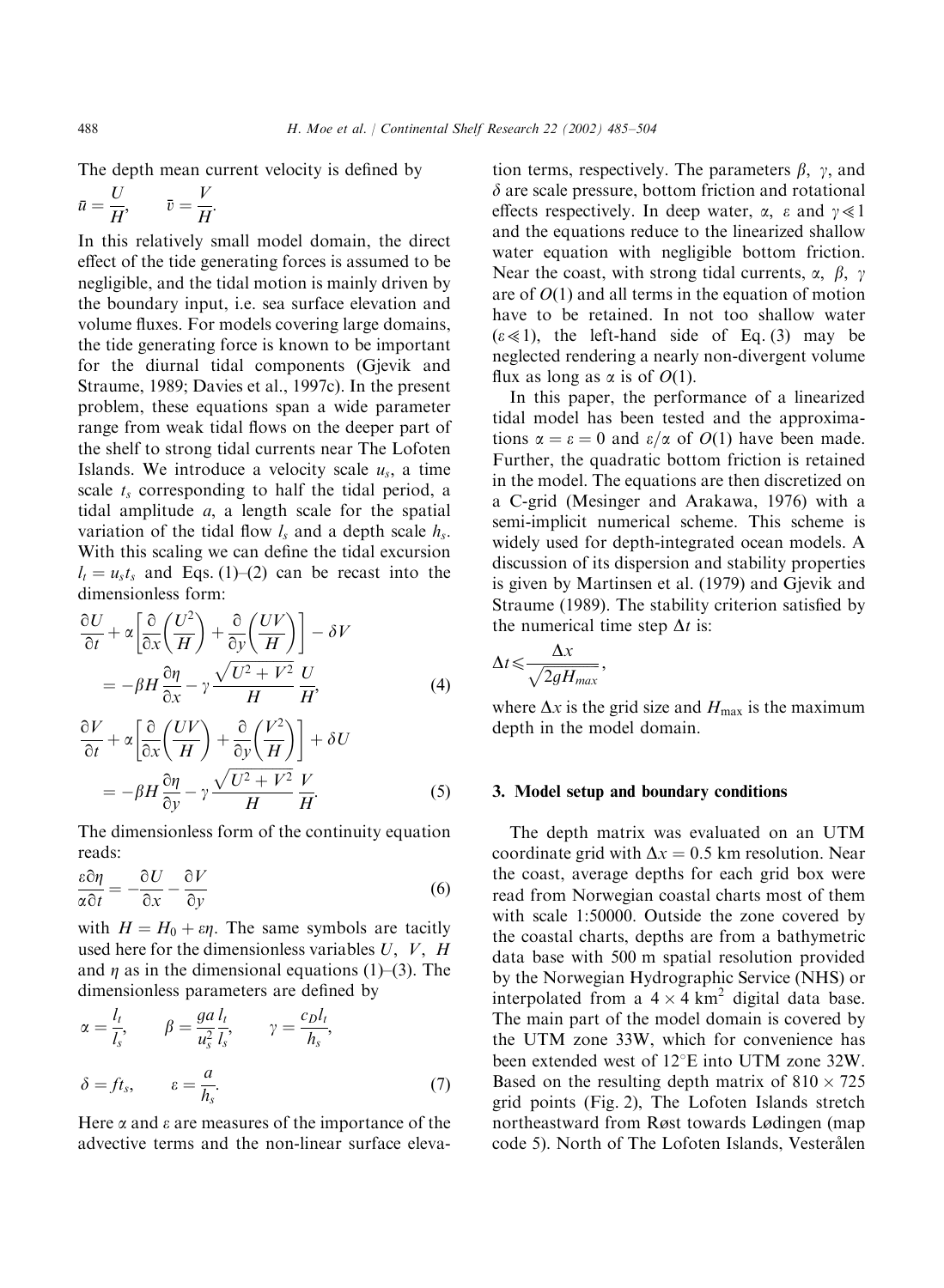is located between Stokmarknes and Andenes. The wide fjord south of The Lofoten chain of islands, from Røst and Bodø eastward to Lødingen, is Vestfjorden. The general topography is clearly a relatively wide shelf south of Lofoten and a narrow shelf west of Vesterålen and Andenes.

Boundary conditions for the model were obtained by interpolating surface elevation and volume fluxes from a large-scale model of the Norwegian and the Barents Sea with 25 km grid resolution (Gjevik et al.,1990,1994). The interior solution was adjusted to the specified boundary conditions with the flow relaxation scheme (FRS), Martinsen and Engedahl (1987). The FRS softens the transition from an exterior solution (here the interpolated data) to an interior solution (model area) by use of a grid zone where the two solutions dominate at each end, respectively. The width of the FRS zone is here taken to be ten grid cells.

Two types of boundary forcing (exterior solutions) have been tested; (i) only surface elevation specified and (ii) both surface and volume fluxes specified. Separate simulations were made for each of the tidal components  $M_2$ ,  $S_2$ ,  $N_2$  and  $K_1$ . At  $t = 0$ , the boundary forcing is applied from rest at the oceanic sides of the model domain and the amplitudes grow according to  $(1 - \exp(-\sigma t))$ . A value of  $\sigma = 4.6 \times 10^{-5} \text{ s}^{-1}$  has been used which implies full effect of boundary conditions after about 12 h:

The simulations begin from rest, i.e., the internal solution  $U = V = \eta = 0$ . When the simulation reaches 72 h, full fields (all grid points) for current and elevation are stored with half an hour sampling for one additional tidal period. Time series recorded from  $t = 0$  at 45 stations within the model domain were examined to ensure that a steady state oscillation was reached. The surface elevation attained steady state rapidly at all stations, but for some stations time series for currents included noise due to the transient start. Longer simulations have been performed, but, for the results present,72 h was sufficient to reach an acceptable steady state. Harmonic analysis is then performed on the full fields to determine the amplitude and phase for the appropriate tidal component. To investigate the effect of the  $M_2$ current on the bottom friction for  $K_1$ , these two

components were run together in one simulation. The effect was found to be small. The simulations are normally performed with a bottom friction coefficient of  $c_D = 0.003$ , but simulations are also done with  $c_D = 0$  and 0.006 in order to investigate the effect of bottom friction. Generally, without bottom friction, the simulations will not reach an acceptable steady state within the simulation time, while larger bottom friction  $(c_D = 0.006)$  tends to increase the gradient of the surface elevation slightly in the narrow straights and sounds between The Lofoten Islands. If not explicitly mentioned, the results presented are from simulations with bottom friction included, single component forcing and boundary condition (i).

# 4. Results

The calculated harmonic constants for sea level amplitude,  $h_n$ , and phase relative Greenwich,  $g_n$ , are compared with observations from 21 stations (Tables 1–2, Fig. 2). For Bodø, Narvik, Lødingen, Kabelvåg, Risøyhamna, Andenes, Harstad and Evenskjær (primary stations), the harmonic constants are evaluated from long time series of observed sea level ((NHS),1998). For the other stations in Tables 1 and 2 (secondary stations), harmonic constants are calculated from shorter time series, typically 2–4 weeks and are, therefore, prone to errors. NHS has given us access to this data set, which previously has not been used for validation of tidal models. For the secondary stations, NHS has also calculated correction factors for amplitude and time of high and low water relative to the nearest primary station. By using these correction factors a set of derived harmonic constants for the secondary stations has also been deduced. Harmonic constants are listed in Tables 1 and 2 for both primary and secondary stations.

Current fields from the model are compared with observations in four locations: The Moskenes sound, the Gimsøy channel, the Tjeldsund channel and the Sortland channel. NHS has provided tidal current data in the areas around Gimsøy  $(G1-G2)$ and Sortland  $(S1–S5)$ , and the University of Bergen has provided the data for the stations in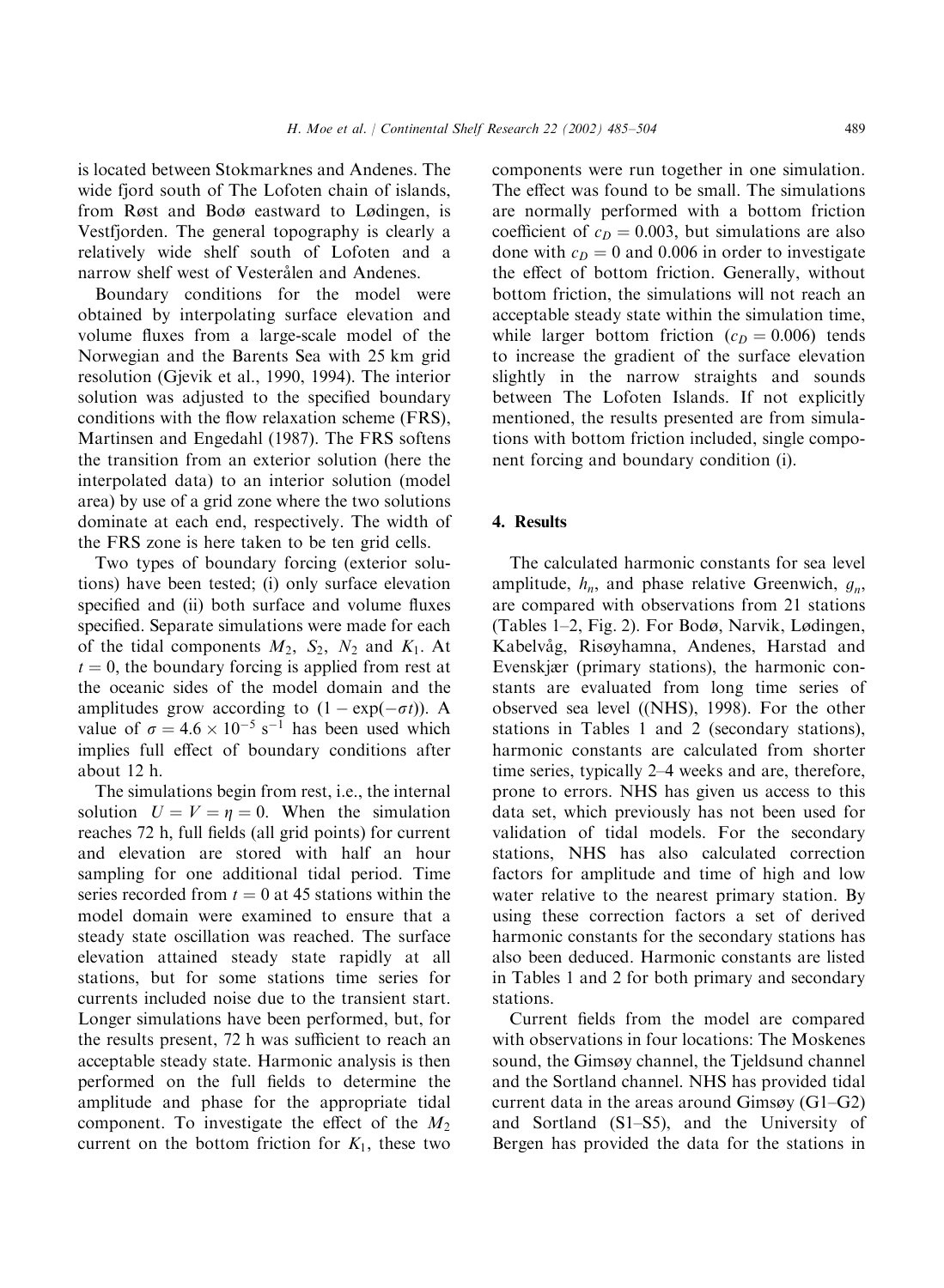Table 1

Observed and modelled amplitude ( $h_n$  cm) and phase ( $g_n$  degree, GMT) of the  $M_2$  and  $S_2$  tide. Model results with prescribed elevation at the open boundaries (*Elevation*) and elevation and fluxes at the open boundaries (*Elev. & flux*)

| Station<br>(Map code) | $M_2$    |       |         |       |                    |       |                           |       | S <sub>2</sub> |       |         |       |                    |             |
|-----------------------|----------|-------|---------|-------|--------------------|-------|---------------------------|-------|----------------|-------|---------|-------|--------------------|-------------|
|                       | Observed |       | Derived |       | Model<br>elevation |       | Model<br>elevation & flux |       | Observed       |       | Derived |       | Model<br>elevation |             |
|                       | $h_n$    | $g_n$ | $h_n$   | $g_n$ | $h_n$              | $g_n$ | $h_n$                     | $g_n$ | $h_n$          | $g_n$ | $h_n$   | $g_n$ | $h_n$              | $g_n$       |
| Støtt(1)              |          |       | 86.0    | 326   | 82.5               | 329   | 84.8                      | 324   |                |       | 29.7    | 4     | 27.2               | 3           |
| Bodø                  | 86.9     | 331   |         |       | 86.1               | 332   | 88.5                      | 327   | 30.5           | 9     |         |       | 28.5               | 6           |
| Narvik(3)             | 99.3     | 334   |         |       | 99.6               | 335   | 102.2                     | 330   | 35.3           | 13    |         |       | 33.1               | 10          |
| Bogen(4)              | 94.3     | 340   | 99.1    | 343   | 99.1               | 335   | 101.7                     | 330   | 38.2           | 21    | 34.8    | 21    | 32.9               | 10          |
| Lødingen(5)           | 93.3     | 334   |         |       | 96.0               | 335   | 98.6                      | 330   | 32.2           | 11    |         |       | 31.8               | 10          |
| Kabelvåg(6)           | 92.6     | 334   |         |       | 91.3               | 335   | 93.8                      | 330   | 32.6           | 13    |         |       | 30.2               | 10          |
| Stamsund(7)           | 88.7     | 335   | 91.2    | 336   | 89.4               | 336   | 91.9                      | 331   | 32.3           | 12    | 32.0    | 14    | 29.6               | 11          |
| Ballstad(8)           | 84.7     | 338   | 87.8    | 335   | 88.2               | 337   | 90.7                      | 332   | 35.2           | 15    | 30.8    | 13    | 29.1               | 11          |
| Sortland(9)           | 66.3     | 342   | 66.9    | 337   | 65.6               | 340   | 69.3                      | 335   | 24.4           | 21    | 23.5    | 16    | 23.0               | 17          |
| Risoyhamna(10)        | 67.7     | 342   |         |       | 65.9               | 342   | 70.3                      | 336   | 21.1           | 22    |         |       | 23.2               | 18          |
| Andenes               | 64.8     | 341   |         |       | 63.9               | 342   | 69.2                      | 336   | 22.0           | 20    |         |       | 22.5               | 18          |
| Skrolsvik(12)         | 68.5     | 341   | 67.1    | 344   | 66.2               | 343   | 71.7                      | 337   | 23.2           | 21    | 22.1    | 24    | 23.3               | 20          |
| Harstad(13)           | 69.3     | 344   |         |       | 67.5               | 343   | 73.2                      | 336   | 23.8           | 23    |         |       | 23.8               | 18          |
| Evenskjær $(14)$      | 74.0     | 333   |         |       | 74.3               | 340   | 79.7                      | 334   | 26.1           | 11    |         |       | 26.2               | 15          |
| Røkenes(15)           | 69.9     | 348   | 64.6    | 348   | 68.7               | 343   | 74.4                      | 337   | 22.1           | 16    | 21.3    | 29    | 24.3               | 19          |
| Røst                  | 77.5     | 334   |         | 332   | 75.9               | 334   | 78.1                      | 329   | 27.6           | 13    |         | 10    | 25.2               | 9           |
| Tangstad(17)          | 62.3     | 339   | 65.2    | 336   | 63.7               | 340   | 66.7                      | 334   | 24.8           | 18    | 22.9    | 14    | 22.2               | 16          |
| Helnessund(18)        | 90.1     | 335   |         |       | 88.5               | 333   | 91.0                      | 328   | 32.5           | 15    |         |       | 29.2               | $\,$ 8 $\,$ |
| Inndyr(19)            | 85.9     | 329   |         |       | 84.6               | 331   | 87.0                      | 325   | 30.2           | 8     |         |       | 27.9               | 5           |
| Skutvik(20)           | 98.7     | 335   |         |       | 92.7               | 334   | 95.3                      | 329   | 36.3           | 24    |         |       | 30.7               | 9           |
| Stokmarknes(21)       | 65.8     | 338   |         | 339   | 64.9               | 340   | 68.4                      | 335   | 22.1           | 15    |         | 18    | 22.9               | 17          |

The Moskenes sound  $(L1-L4)$ , Fig. 11, Section 4.2. Wherever data from several depths were available, the depth mean value was used for comparison with model current data from the nearest grid point (Table 3).

# 4.1. Sea level, semi-diurnal and diurnal components

## 4.1.1. The  $M_2$  component

Based on contour lines for the  $M_2$  sea level amplitude and phase  $(Fig. 3)$ , the phase lines are approximately perpendicular to the shelf slope with gradually increasing phases northeastward, showing that the  $M_2$  wave component propagates basically northeastward. Separation between phase lines is also larger north of The Lofoten Islands, where the shelf is narrow, which implies a larger propagation speed than south of Lofoten where the shelf is wider.

The 60 cm amplitude isoline follows the shelf slope and relatively low amplitudes are found in Vesterålen north of The Lofoten Islands where the shelf is narrow. To the south of Lofoten there is almost a linear increase in amplitude from the shelf edge towards the coast. The convergence of contour lines for the amplitude at Røst and The Lofoten Point is due to the scattering of the northward propagating wave by The Lofoten chain of islands. Due to the constraints of the coastline there is also an increase in amplitude by about 24 cm from the mouth of Vestfjorden near Røst eastward towards Narvik (map code 3) at the head of the fjord. Across The Lofoten chain of islands there is a difference in amplitude of 15– 30 cm which drives the strong tidal currents in the channels between the islands. The general variation in amplitude and phase observed here is also reproduced to a large extent by an idealized model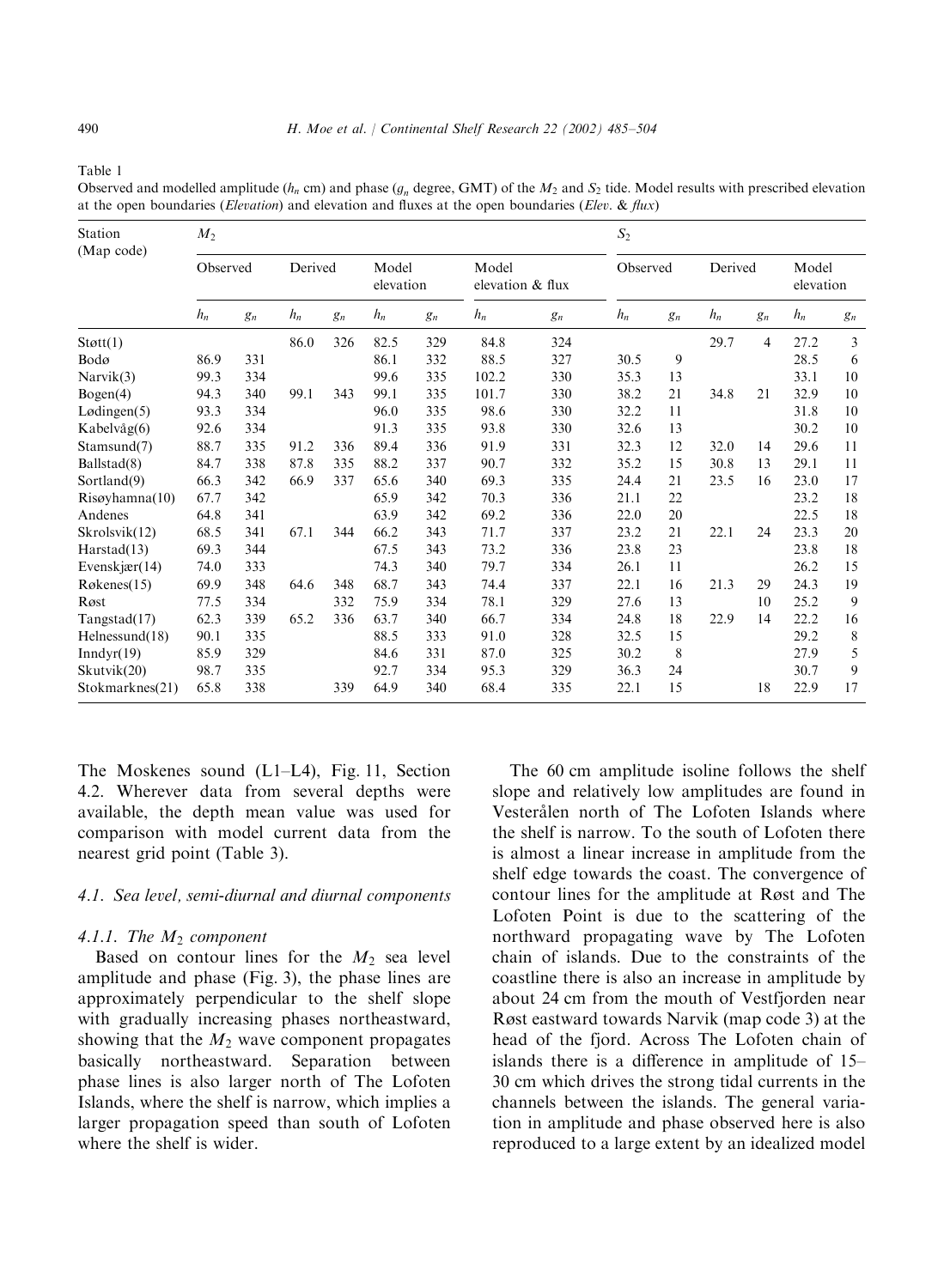Table 2

Observed and modelled amplitude ( $h_n$  cm) and phase ( $g_n$  degree, GMT) of the  $N_2$  and  $K_1$  tide. Model results with prescribed elevation at the open boundaries (Elevation)

| Station<br>(Map code) | $N_2$    |       |         |       |                    |       |          | $K_1$ |         |       |                    |       |  |
|-----------------------|----------|-------|---------|-------|--------------------|-------|----------|-------|---------|-------|--------------------|-------|--|
|                       | Observed |       | Derived |       | Model<br>elevation |       | Observed |       | Derived |       | Model<br>elevation |       |  |
|                       | $h_n$    | $g_n$ | $h_n$   | $g_n$ | $h_n$              | $g_n$ | $h_n$    | $g_n$ | $h_n$   | $g_n$ | $h_n$              | $g_n$ |  |
| Støtt(1)              |          |       | 17.5    | 303   | 17.5               | 310   |          |       | 8.0     | 177   | 10.3               | 192   |  |
| Bodø                  | 17.7     | 307   |         |       | 18.3               | 313   | 10.3     | 194   |         |       | 10.1               | 195   |  |
| Narvik(3)             | 20.3     | 311   |         |       | 21.1               | 316   | 11.2     | 197   |         |       | 10.4               | 197   |  |
| Bogen(4)              |          |       | 20.2    | 318   | 21.0               | 316   | 12.5     | 197   | 11.7    | 200   | 10.4               | 197   |  |
| Lødingen(5)           | 20.3     | 314   |         |       | 20.4               | 316   | 10.2     | 197   |         |       | 10.3               | 197   |  |
| Kabelvåg(6)           | 18.9     | 311   |         |       | 19.4               | 317   | 10.9     | 195   |         |       | 10.2               | 198   |  |
| Stamsund(7)           |          |       | 18.6    | 311   | 19.0               | 317   | 12.0     | 194   | 10.8    | 196   | 10.2               | 197   |  |
| Ballstad(8)           |          |       | 17.9    | 310   | 18.8               | 318   | 8.8      | 190   | 10.4    | 196   | 10.3               | 198   |  |
| Sortland(9)           | 12.7     | 343   | 13.6    | 313   | 15.4               | 321   | 6.7      | 237   | 7.9     | 197   | 4.5                | 195   |  |
| Risøyhamna(10)        | 16.9     | 326   |         |       | 15.4               | 323   | 3.2      | 213   |         |       | 5.9                | 157   |  |
| Andenes               | 13.2     | 317   |         |       | 15.1               | 323   | 5.3      | 184   |         |       | 10.4               | 178   |  |
| Skrolsvik(12)         | 14.3     | 315   | 13.6    | 321   | 15.6               | 324   | 6.8      | 186   | 5.7     | 200   | 10.4               | 180   |  |
| Harstad(13)           | 14.2     | 320   |         |       | 15.9               | 323   | 5.9      | 197   |         |       | 10.5               | 180   |  |
| Evenskjær $(14)$      | 15.1     | 310   |         |       | 17.3               | 321   | 6.5      | 192   |         |       | 10.6               | 184   |  |
| Røkenes(15)           |          |       | 13.1    | 325   | 16.2               | 324   | 7.4      | 181   | 5.5     | 202   | 10.5               | 180   |  |
| Røst                  | 16.2     | 310   |         | 308   | 16.3               | 315   | 9.3      | 193   |         | 194   | 8.5                | 194   |  |
| Tangstad(17)          |          |       | 13.3    | 311   | 14.8               | 320   | 9.3      | 221   | 7.7     | 196   | 7.1                | 215   |  |
| Helnessund(18)        | 17.7     | 315   |         |       | 18.8               | 314   | 11.4     | 195   |         |       | 10.1               | 196   |  |
| Inndyr(19)            | 17.6     | 304   |         |       | 17.9               | 312   | 8.4      | 190   |         |       | 10.1               | 194   |  |
| Skutvik(20)           |          |       |         |       | 19.7               | 316   | 10.3     | 187   |         |       | 10.3               | 197   |  |
| Stokmarknes(21)       | 12.6     | 339   |         | 315   | 15.1               | 321   | 7.5      | 221   |         | 198   | 5.2                | 215   |  |

#### Table 3

Parameters for the  $M_2$  current ellipse. For station S4 also  $K_1$  current ellipse. A (cm/s), major half axis; B (cm/s), minor half axis;  $\theta$ (deg.), orientation of major axis in degrees true; Rot., rotation direction for the current vector (+, clockwise; -, counterclockwise). Depths in meters

| Station        | Coordinates                                               | Total<br>depth | Sensor<br>depths | Observed (mean) |      |          |                          | Model |     |                |      |
|----------------|-----------------------------------------------------------|----------------|------------------|-----------------|------|----------|--------------------------|-------|-----|----------------|------|
|                |                                                           |                |                  | A               | B    | $\theta$ | Rot.                     | A     | B   | $\theta$       | Rot. |
| L1             | $67^{\circ}44.0^{\prime}$ N, $13^{\circ}17.0^{\prime}$ E  | 198            | 50, 100, 150     | 9.6             | 3.1  | 64       |                          | 8.1   | 1.9 | 69             |      |
| L2             | $67^{\circ}47.0^{\prime}$ N. 13 $^{\circ}00.0^{\prime}$ E | 91             | 20, 50, 80       | 21.2            | 1.2  | 291      | $\qquad \qquad$          | 22.0  | 1.8 | 277            | $+$  |
| L <sub>3</sub> | $67^{\circ}53.0^{\prime}$ N, 12°33.0'E                    | 132            | 22, 52, 102      | 11.6            | 4.5  | 112      | $+$                      | 15.2  | 2.0 | 155            | $+$  |
| L <sub>4</sub> | $67^{\circ}59.0'$ N. 12 $^{\circ}15.5'E$                  | 194            | 14, 94, 144      | 7.3             | 1.7  | 355      | $+$                      | 9.0   | 1.0 | 344            | $+$  |
| S1             | 68°34.7'N, 14°55.2'E                                      | 22             | 6, 15            | 9.8             | 0.2  | 85       | $\overline{\phantom{0}}$ | 7.3   | 0.1 | 99             | $+$  |
| S <sub>2</sub> | 68°34.0'N, 14°55.7'E                                      | 14             | 4                | 26.9            | 0.4  | 25       | $+$                      | 9.9   | 0.1 | 316            | $+$  |
| S <sub>3</sub> | $68^{\circ}36.0'$ N. $15^{\circ}10.0'$ E                  | 69             | 6, 15            | 1.7             | 0.1  | 53       | $\qquad \qquad$          | 1.8   | 0.0 | 45             | $+$  |
| S <sub>4</sub> | 68°43.5'N, 15°26.0'E                                      | 30             | 6, 12            | 13.0            | 0.3  | 10       | $\overline{\phantom{m}}$ | 10.2  | 0.9 | $\mathfrak{D}$ |      |
| S <sub>5</sub> | 68°55.5'N, 15°36.5'E                                      | 30             | 6, 12            | 3.5             | 0.2  | 198      | $\qquad \qquad$          | 8.5   | 0.5 | 194            | $+$  |
| G1             | $68^{\circ}16.7^{\prime}N$ , $14^{\circ}17.6^{\prime}E$   | 24             | 5, 13            | 83.3            | 1.2  | 216      | $\qquad \qquad$          | 118.0 | 0.0 | $\theta$       | non  |
| G <sub>2</sub> | $68^{\circ}15.8'$ N, $14^{\circ}15.3'E$                   | 11             | 5                | 113.9           | 12.6 | 41       |                          | 71.0  | 3.0 | 68             |      |
| S4 $(K_1)$     | 68°43.5'N, 15°26.0'E                                      | 30             | 6, 12            | 48.5            | 0.3  | 8        |                          | 45.6  | 3.8 | 359            |      |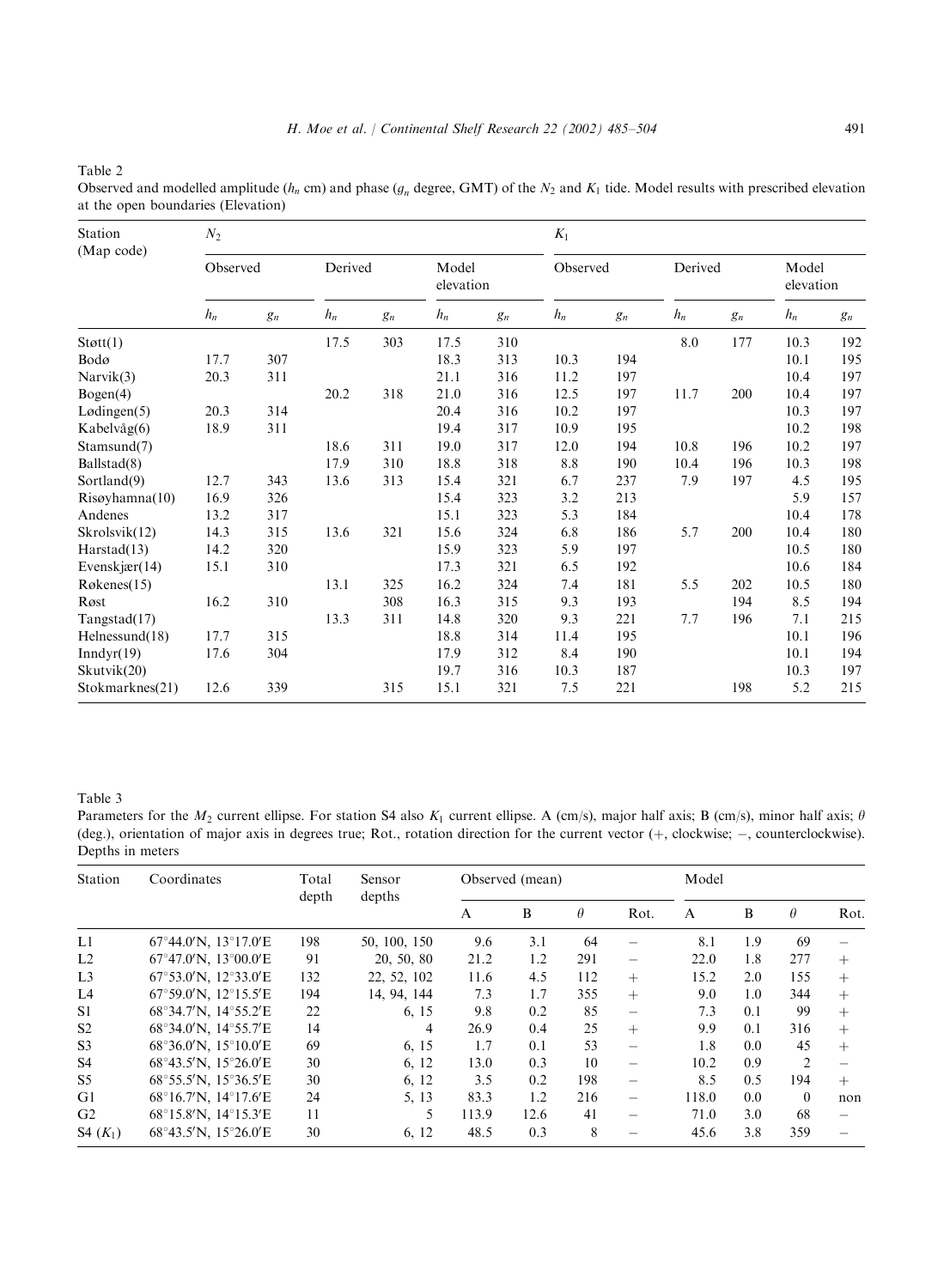

Fig. 3.  $M_2$  sea surface elevation. Isolines for amplitude (solid lines, 2 cm separation) and phase (broken lines, 2° separation). Tidal stations (Table 1) marked by (red) dots. Shading shows depth with scale in legend (meter). Boundary forcing: only surface elevation.



Fig. 4. Scattering diagrams  $M_2$ . Comparison between modelled and observed amplitude (left panel) and phase (right panel). The least squares regression line (dashed). The standard deviation estimate between model and observation is 2.29 cm (amplitude) and 2.54<sup>°</sup> (phase). Boundary forcing: only surface elevation.

with a corresponding transition from a broad to a narrow shelf (Ommundsen and Gjevik,2000).

By comparing amplitudes and phases with observations, Table 1 and Fig. 4, the best fit is found for the run with prescribed surface elevation at the open boundaries with a standard deviation of only 2.3 cm for amplitude and  $2.5^{\circ}$  for phase. To obtain this good agreement, minor adjustments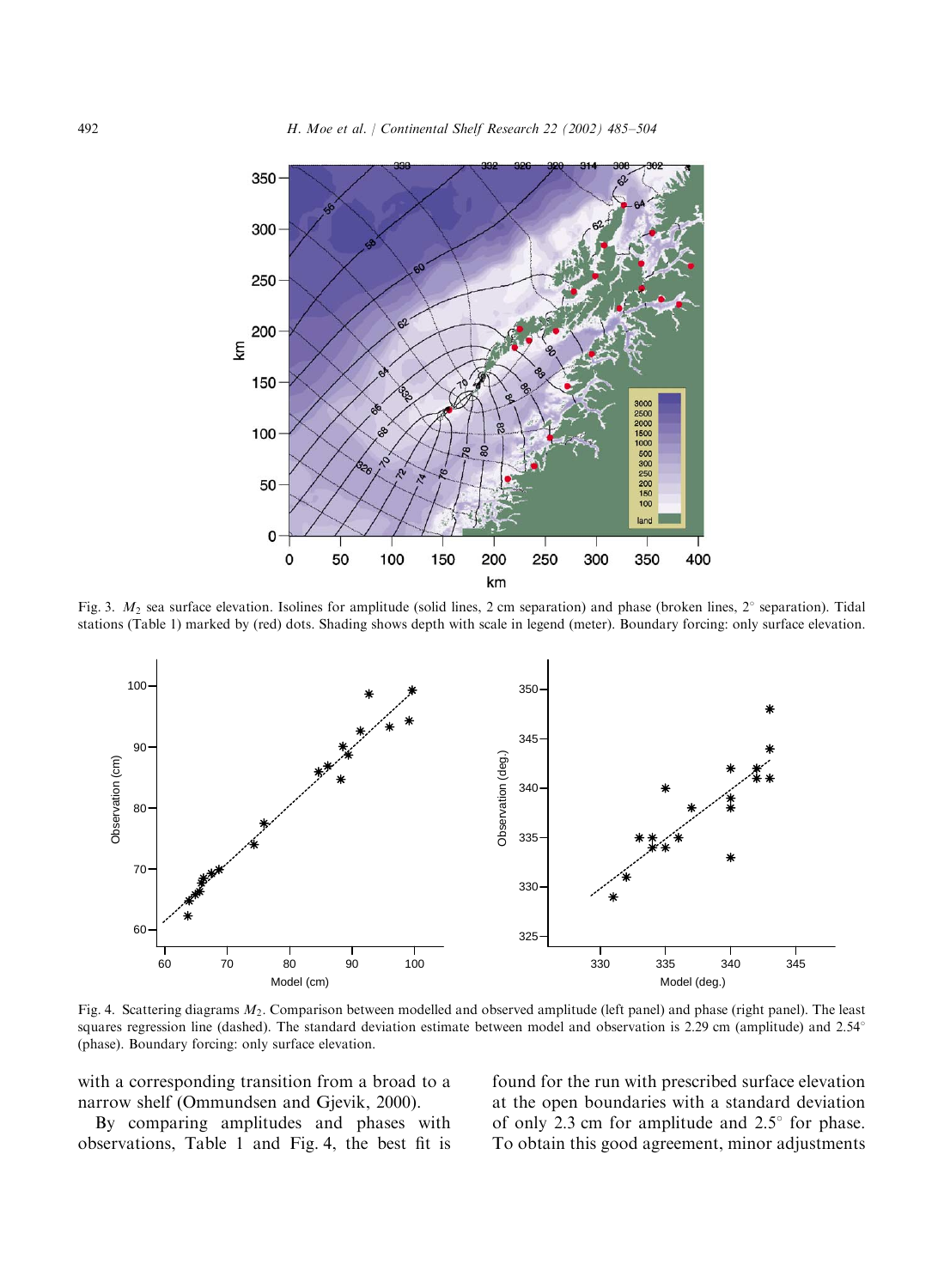

Fig. 5.  $S_2$  sea surface elevation. Isolines for amplitude (solid lines, 1 cm separation) and phase (broken lines,  $2^\circ$  separation). Tidal stations (Table 1) marked by (red) dots. Shading shows depth with scale in legend (meter).

have been made to the surface elevation at the open boundaries. This result indicates that further improvements can be made by using more advanced data assimilation techniques, e.g. Lardner (1993). For the run with surface elevation and fluxes prescribed at the open boundaries the corresponding standard deviations are 3:8 cm and  $5.9^\circ$ .

## 4.1.2. The  $S_2$  component

The amplitude of the  $S_2$  component is about one-third of the  $M_2$  and the general features of the variation of the amplitude and phase are similar (Fig. 5). The standard deviations between modelled and observed amplitude and phase are 2:8 cm and 5.3°, respectively, for the  $S_2$  simulations with surface elevation prescribed at the open boundary, Table 1 and Fig. 6.

#### 4.1.3. The  $N_2$  component

The amplitude of the  $N_2$  component is about one-fifth of the  $M_2$  and the general features of the variation of the amplitude and phase are similar

(Fig. 7). The standard deviations between modelled and observed amplitude and phase are 1:5 cm and 9.5°, respectively, for the  $N_2$  simulations with surface elevation prescribed at the open boundary, Table 2 and Fig. 8.

#### 4.1.4. The  $K_1$  component

The amplitude of sea surface displacement for the largest diurnal component  $(K_1)$  is about onetenth of the  $M_2$ . The contour lines for amplitude and phase (Fig. 9) show an interesting picture with small local maxima in amplitude along the shelf slope particularly north of The Lofoten Islands where the shelf is narrow. The separation between these maxima is 25–75 km indicating that the diurnal tide in the area has the structure of shelf waves with short wavelength.

A study of the propagation of diurnal tides by use of a model with idealized bottom topography for the transition from a broad to a narrow shelf shows the occurrence of shelf waves with a short wavelength on the narrow section of the shelf (Ommundsen and Gjevik,2000). Calculation of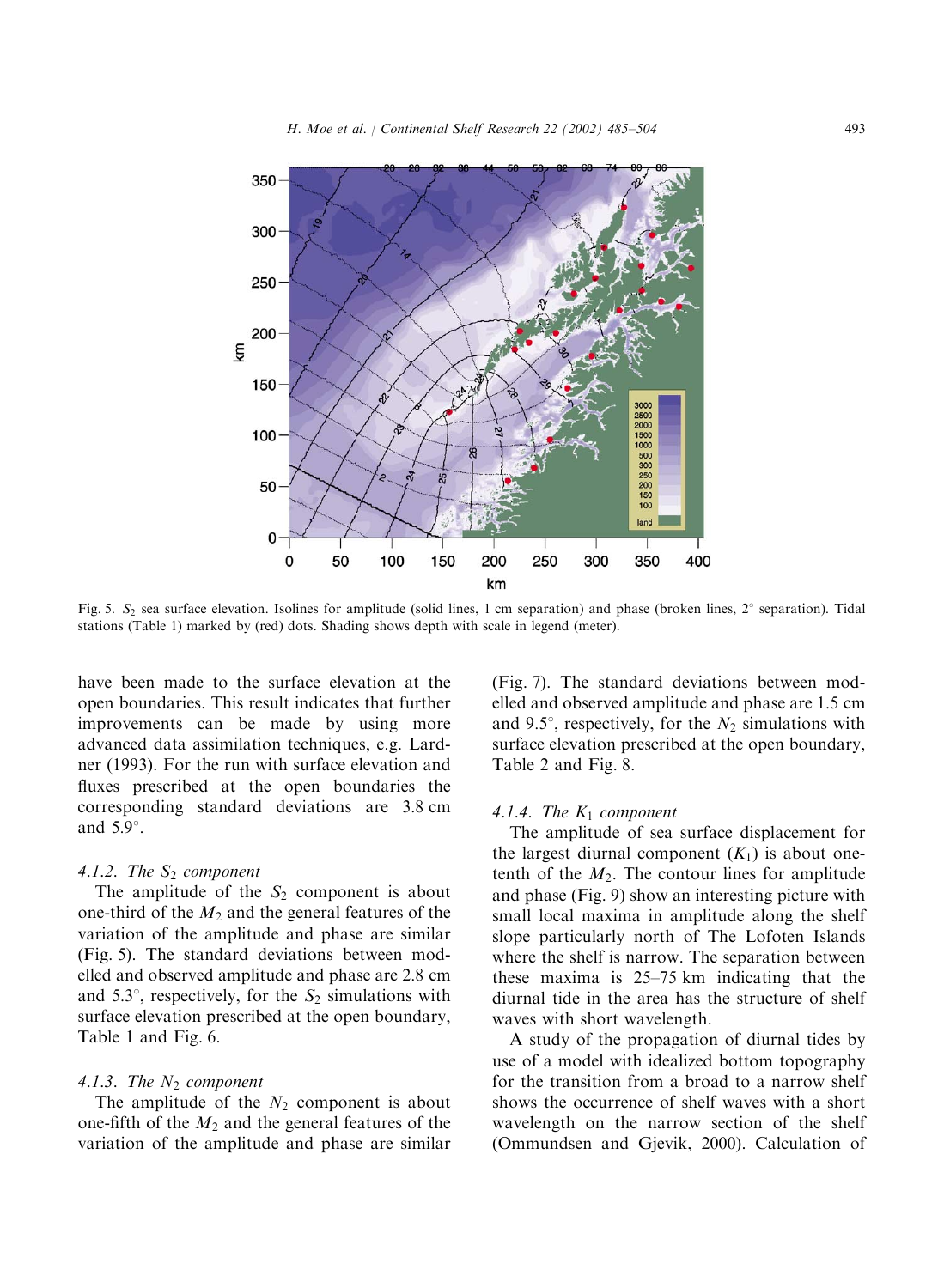

Fig. 6. Scattering diagrams S<sub>2</sub>. Comparison between modelled and observed amplitude (left panel) and phase (right panel). The least squares regression line (dashed). The standard deviation estimate between model and observation is 2.8 cm (amplitude) and  $5.3^\circ$ (phase).



Fig. 7.  $N_2$  sea surface elevation. Isolines for equal amplitude (solid lines, 1 cm separation) and phase (broken lines, 2° separation). Tidal stations (Table 2) marked by (red) dots. Shading shows depth with scale in legend (meter).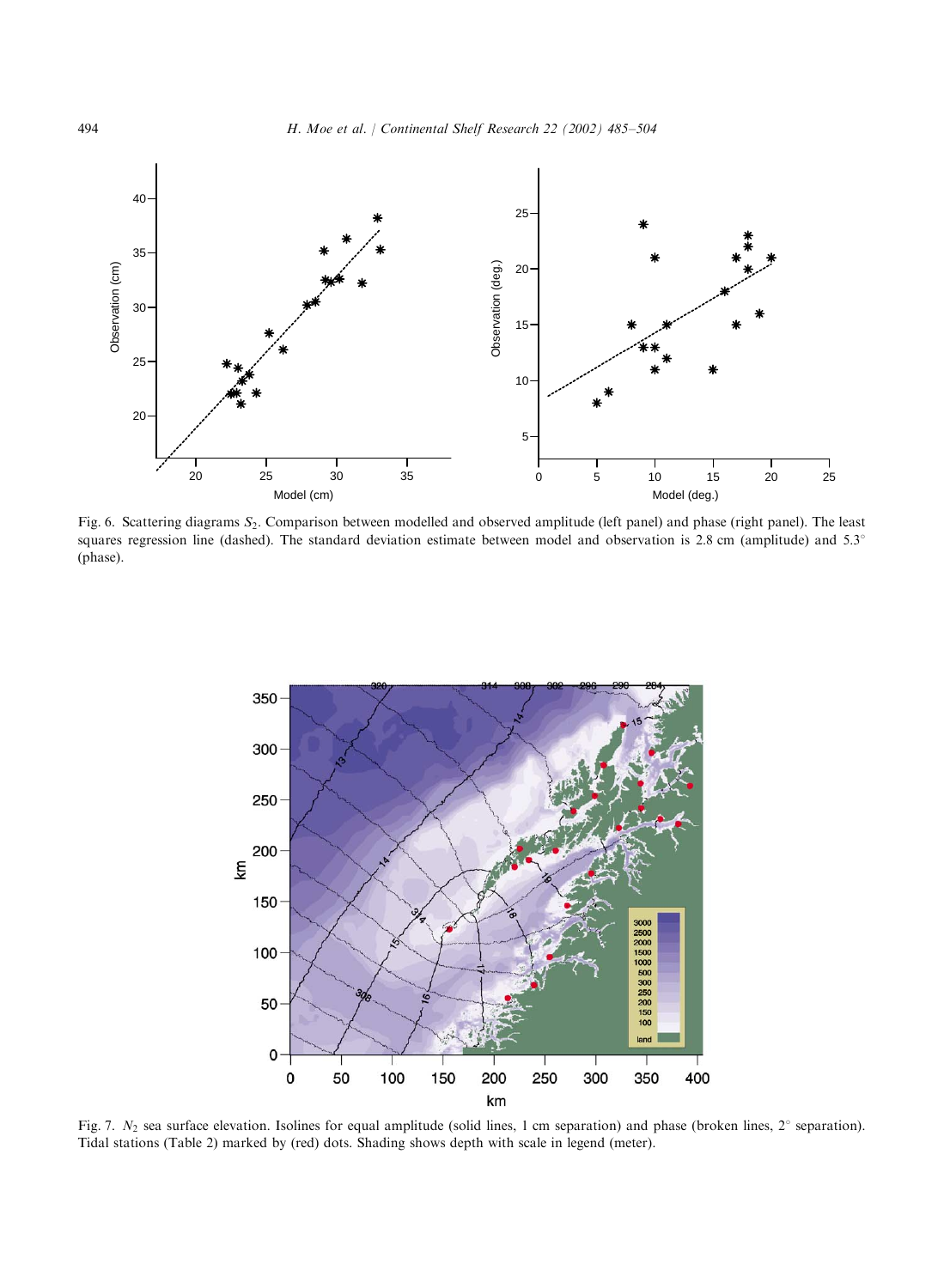

Fig. 8. Scattering diagrams N<sub>2</sub>. Comparison between modelled and observed amplitude (left panel) and phase (right panel). The least squares regression line (dashed). The standard deviation estimate between model and observation is 1.5 cm (amplitude) and  $9.5^\circ$ (phase).



Fig. 9.  $K_1$  sea surface elevation. Isolines for amplitude (solid lines, 1 cm separation) and phase (broken lines, 2° separation). Tidal stations (Table 2) marked by (red) dots. Shading shows depth with scale in legend (meter).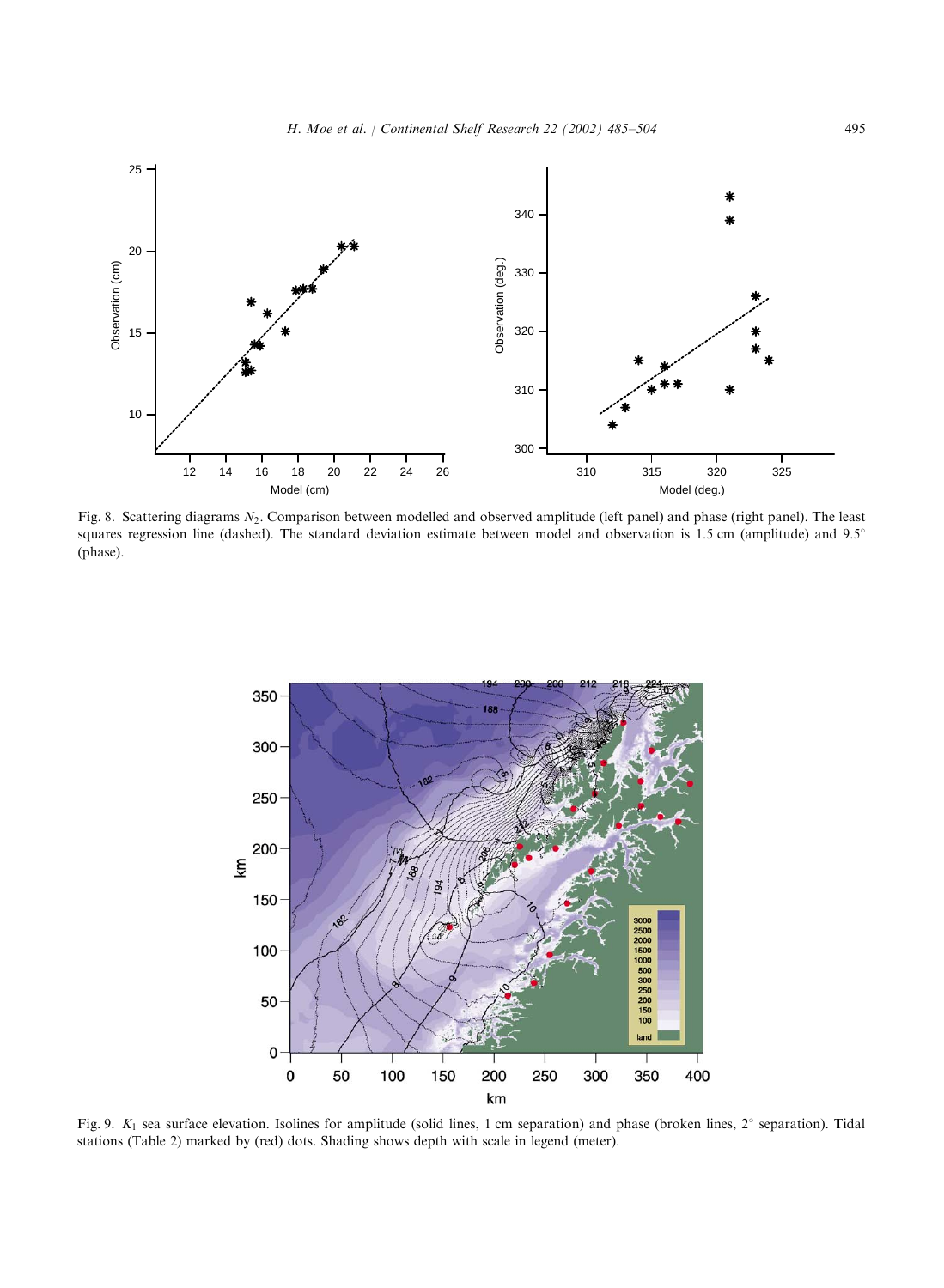

Fig. 10. Scattering diagrams  $K_1$ . Comparison between modelled and observed amplitude (left panel) and phase (right panel). The least squares regression line (dashed). The standard deviation estimate between model and observation is 2.5 cm (amplitude) and  $16.7^\circ$ (phase).

modal structure and dispersion properties also show that the narrow shelf north of Lofoten will support shelf wave modes with diurnal period and wavelengths in the range 50–100 km: The importance of shelf wave resonance contribution to  $K_1$  has been reported previously (Gjevik, 1990; Proctor and Davies, 1996).

The regression analysis between observed and modelled amplitude and phase yields a relatively large scatter particularly for phase (Fig. 10). Standard deviation is 2:5 cm for amplitude and  $16.7^\circ$  for phase. Clearly a more optimal set of boundary conditions is required to reproduce the observed amplitude and phase for  $K_1$  with a higher degree of accuracy. A data assimilation procedure would be an interesting next step (e.g. Lardner, 1993).

# 4.2. Tidal currents

#### 4.2.1. The Moskenes sound

The Moskenes sound, with the small island Mosken in the middle, is located between Værøy (V) and The Lofoten Point (L) (Fig. 12). Here runs the famous Lofoten Maelstrom known worldwide for its strength and for the mystique which surrounds it (Gjevik et al., 1997; Gjevik, 1998). This strong current combined with the background current in the region is an effective mechanism for the transport of eggs, larvae, etc. out of Vestfjorden (Adlandsvik and Sundby,1994; ( Ommundsen, 2002).

The modelled  $M_2$  current is depicted by its peak values and by the current ellipses (Fig. 12). The maximum current is nearly  $200 \text{ cm/s}$ . The locations of four stations, L1 to L4, with measurements of the tidal current are shown in Fig. 11 and the observed and modelled parameters of the current ellipse are compared in Table 3. The measurements were made over a period of 21 days in April–May 1977 with RCM current recorders. Data are available for three depth levels at each station and depth mean values are shown in the table. The vertical variation is relatively small, indicating that baroclinic effects are of minor importance during this period of measurement. The results of the model are in good agreement with the observations. For station L2, the model predicts clockwise rotation, while observations show counterclockwise rotation. However, it should be noted that L2 is located close to the borderline (Fig. 12) between the areas of opposite rotation.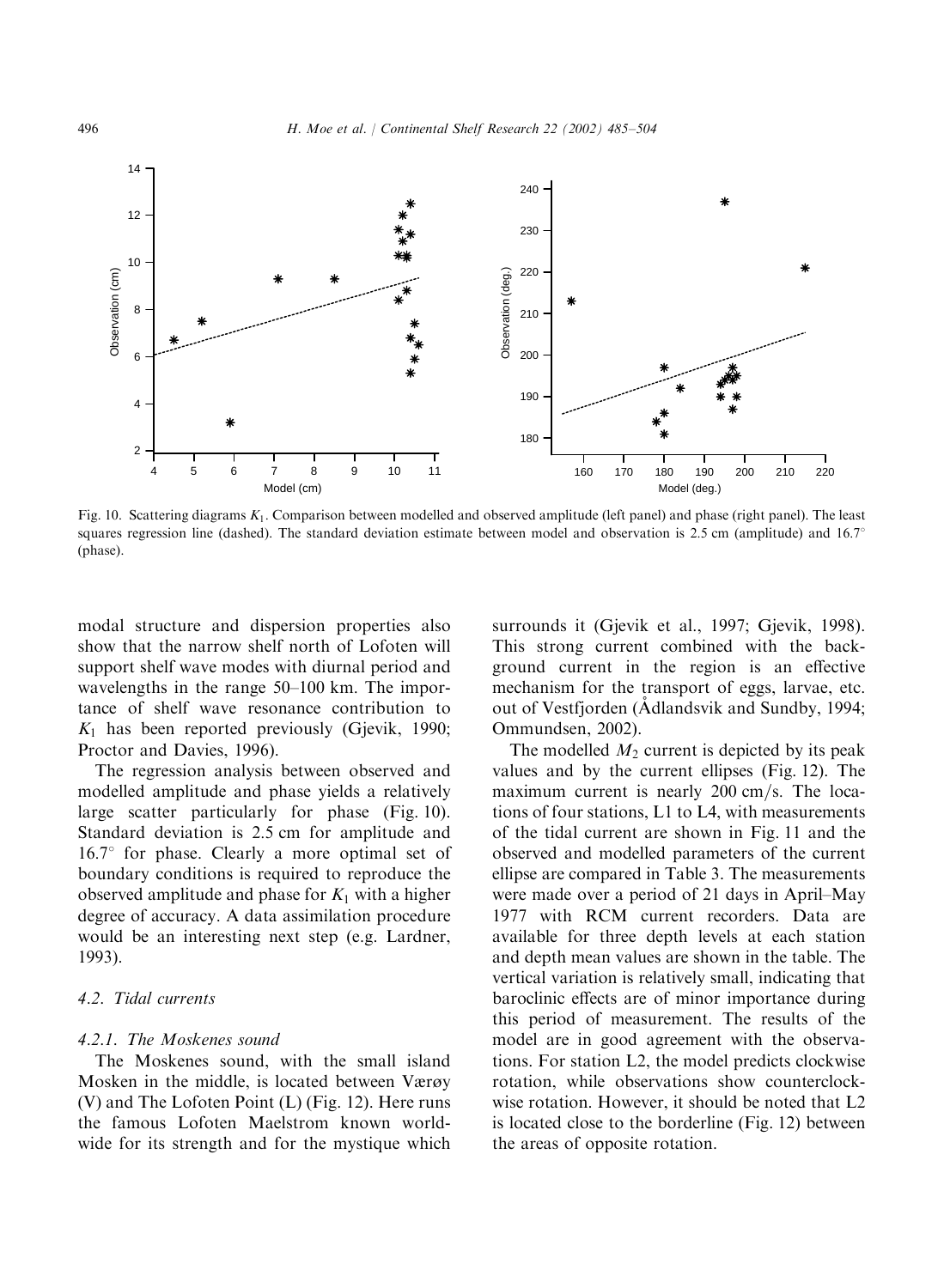

Fig. 11. Locations and map codes for stations with measurements of tidal current. The Moskenes sound  $(L1-L4)$ , the Gimsøy channel (G1–G2) and the Sortland channel (S1–S5).

Based on the calculated volume flux for  $M_2$ , through a cross-section area of  $3.1 \times 10^5$  m<sup>2</sup> between  $(V)$  and  $(L)$ , the model predicts a mean maximum current of  $116 \text{ cm/s}$  for the crosssection. Peak outgoing volume flux occurs about 2 h after local high water in agreement with observations.

## 4.2.2. The Tjeldsund channel

The Tjeldsund channel is a busy sailing route for north and southgoing sea traffic along the coast. For safety reasons it is important to know the current well in this area. Sandtorgstraumen, the main channel northeast of Tjeldøya, is the strongest current (coordinate (343,240), Fig. 13). The modelled current is examined for its peak values and current ellipses (Fig. 13). A complex pattern is visible in the rotation of the current vector, with local strong currents in Sandtorgstraumen, Balstadstraumen (north of Tjeldøya) and Steinslandstraumen (coordinate (346,249), Fig. 13).



Fig. 12. Upper panel: Maximum  $M_2$  current (major half axis) in the area between The Lofoten Point  $(L)$  and Værøy  $(V)$ . Color scale in cm/s, legend. Lower panel: Tidal ellipse and rotation of the  $M_2$  current vector. Bright shadowing clockwise rotation, darker shadowing counterclockwise. The crosses show the major and minor axes.

According to the pilot book, Norwegian Hydrographic Service (1986b), a maximum northward current in Sandtorgstraumen occurs approxi-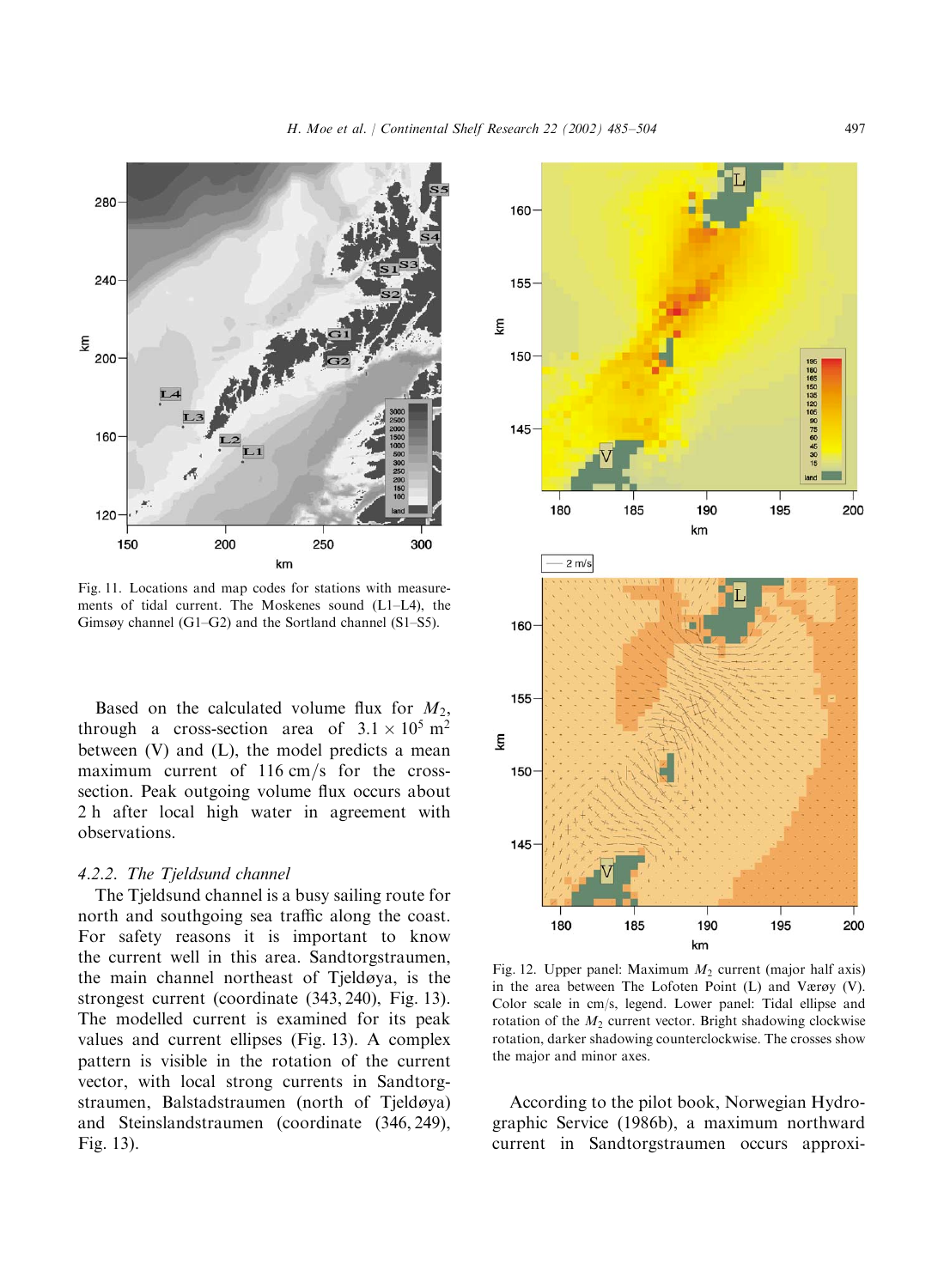

a maximum northward current, running with  $168 \text{ cm/s}$ , approximately 1 h after high water (Fig. 14). Correspondingly, the combined effect of  $M_2$  and  $S_2$  is found to be 228 cm/s and  $M_2$  +  $S_2 + N_2 + K_1$  gives 314 cm/s.

## 4.2.3. The Sortland channel

Sortlandsundet is the name of the narrow channel between Sortland and Hinnøya, Fig. 15. Based on measurements by NHS, from two measurement periods, the current field in Sortlandsundet is characterized by a strong  $K_1$ component. At station S4, located in the center of Sortlandsundet, the  $K_1$  major half axis was measured to be about 3 times the  $M_2$  major half axis for both periods. Data from April–June,1993 are shown in Table 3. In the data from February– March campaign, the current amplitudes are about  $30\%$  lower. In both periods, the depth variation of the current is small. Normally, the  $M<sub>2</sub>$  current dominates along the Norwegian coast. The modelled current is depicted by its peak values and current ellipses for, respectively, the  $M_2$ and  $K_1$  components in Figs. 15 and 16. Five stations S1–S5, with measurements of the tidal current, are examined in Fig. 11 and ellipse parameters for  $M_2$  and  $K_1$  (station S4) are listed in Table 3. Observed and modelled current speed is in good agreement for all stations except S2, and captures the dominant  $K_1$  component in station S4.

The peak volume fluxes for the two components are 2888 and 12 546 m<sup>3</sup>/s, respectively. With a cross-section area of  $26 \times 10^4$  m<sup>2</sup> for Sortlandsundet, the corresponding peak mean current is 11 and 48 cm/s, respectively, which agrees well with observations.

The ratio between the major axis for  $K_1$  and  $M_2$ (Fig. 17) reveals a dominant diurnal current component on a wide area of the shelf north of Lofoten. In some cases, e.g. for north of Vestvågøy, the  $M_2$  current is very small leading to a large ratio although  $K_1$  is not particularly large. The situation in Sortlandsundet seems to be unique since both the  $M_2$  and  $K_1$  components are relatively large. The large diurnal current in the area is clearly an effect of transformation of the

Fig. 13. Upper panel: Maximum  $M_2$  current (major half axis) in the Tjelsund channel. Color scale in cm/s, legend. Lower panel: Tidal ellipse and rotation of the  $M_2$  current vector. Bright shadowing clockwise rotation, darker shadowing counterclockwise. The crosses show the major and minor axes.

335

km

340

350

345

mately at high water running with a maximum speed of  $206 \text{ cm/s}$  at spring. Based on the calculated volume flux for  $M_2$  the model predicts

220

320

325

330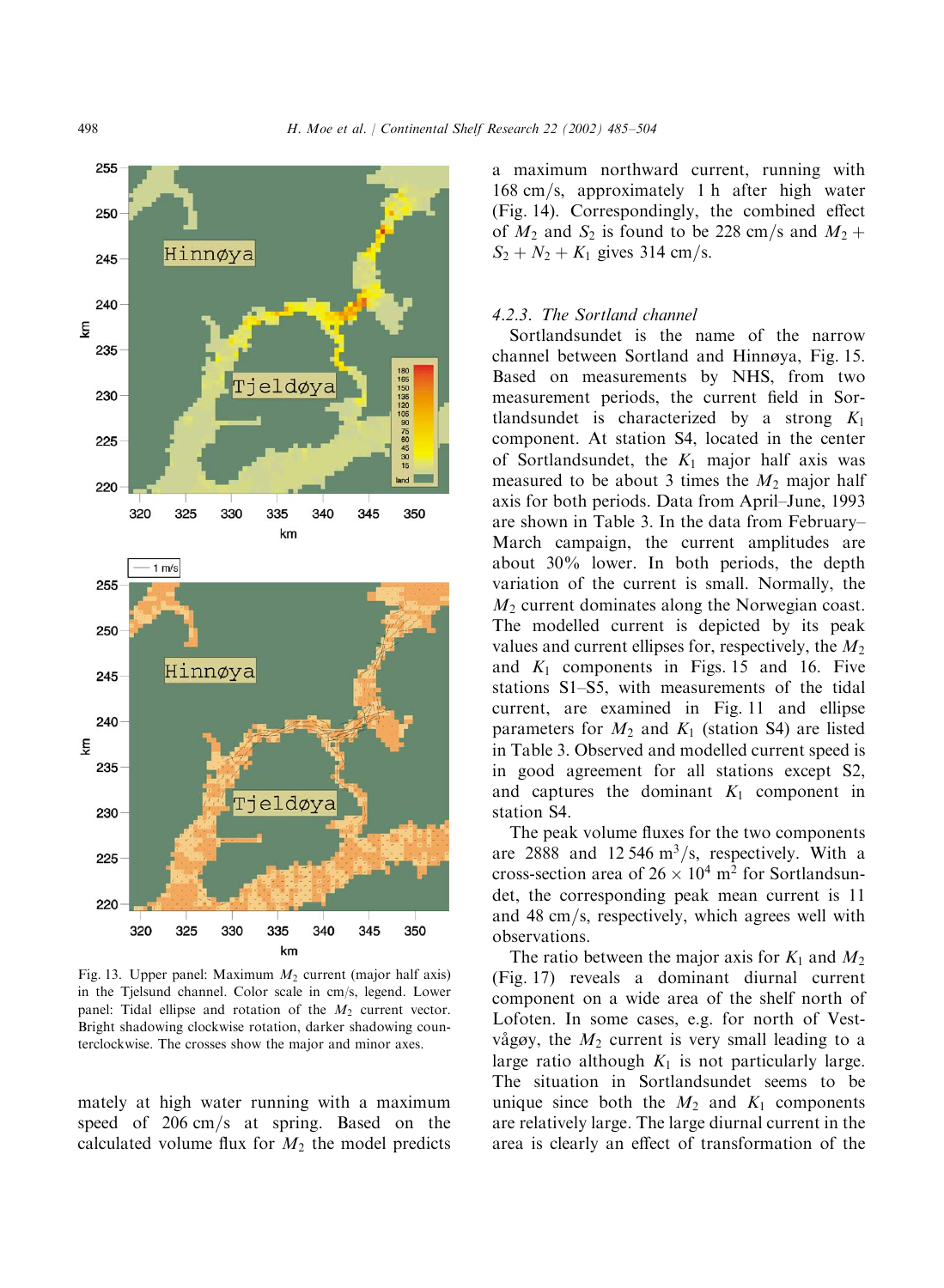

Fig. 14. Volume flux (solid) and sea surface elevation (dotted) in Sandtorgstraumen, cross-section between coordinates (342, 241) and (345, 237). The total area of this cross-section is 7500 m<sup>2</sup> leading to a mean peak northward current of 168 cm/s.

diurnal tide into shelf waves along the narrow shelf northwest of Lofoten (Section 4.1.4).

A dominant diurnal current component has been reported (Lønseth and Schjølberg, 1993) near the shelf edge in Vesterålen at two closely located stations, water depths 450 and 517 m, respectively. The positions (69 $\rm\degree N$ , 13 $\rm\degree 30'E$ ) are approximately located at a map coordinate (222, 288). Current was measured with RCM currentmeters during 4 and 9-month periods from June 1992 to March 1993. At all depth levels,  $K_1$  current is larger than  $M_2$  and the variation with depth is small except for records near the sea bed. Measured mean values for depths less than 300 m for the major half axes for  $M_2$  and  $K_1$  are 1.2 and 2.0 cm/s, respectively. The modelled values for the major axes for  $M_2$ and  $K_1$  in this location are 1.1 and 5.5 cm/s, respectively.

### 4.2.4. The Gimsøy channel

The Gimsøy channel is located between The Lofoten islands Vestvågøy and Austvågøy with the island Gimsøy in the middle. A strong current, Gimsøystraumen, runs in the narrow channel between Gimsøy and Austyågøy and another current, Sundklakkstraumen, in the narrow channel between Gimsøy and Vestvågøy.

The modelled current is depicted by its peak values and by the current ellipses (Fig. 18). A complex pattern is visible in the rotation of the current vector, with strong currents in Sundklakkstraumen and Gimsystraumen. The two available stations with current measurements, G1 and G2 (Table 3, Fig. 11), are located in Gimsøystraumen. The model results (Table 3) are comparable to the observed values, but, with a 500 m grid resolution, representative grid positions for the stations are difficult to obtain in the narrow channel. Data from the nearest grid point with approximately the same depth as in the measurement station have been used.

The pilot book, Norwegian Hydrographic Service (1986a), predicts maximum northward current in Gimsystraumen approximately 1 h after high water running with a speed of  $231 \text{ cm/s}$  at spring. Based on the calculated volume flux for  $M_2$ , the model predicts a maximum northward current in Gimsøystraumen of 115 cm/s (Fig. 19) approximately 1 h after high water. Correspondingly the combined effect of  $M_2$  and  $S_2$  is 158 cm/s while  $M_2 + S_2 + N_2 + K_1$  gives 233 cm/s.

The modelled maximum  $M_2$  current is in fair agreement with observations from stations G1 and G2,Table 3. Based on the calculated volume flux in Sundklakkstraumen between coordinates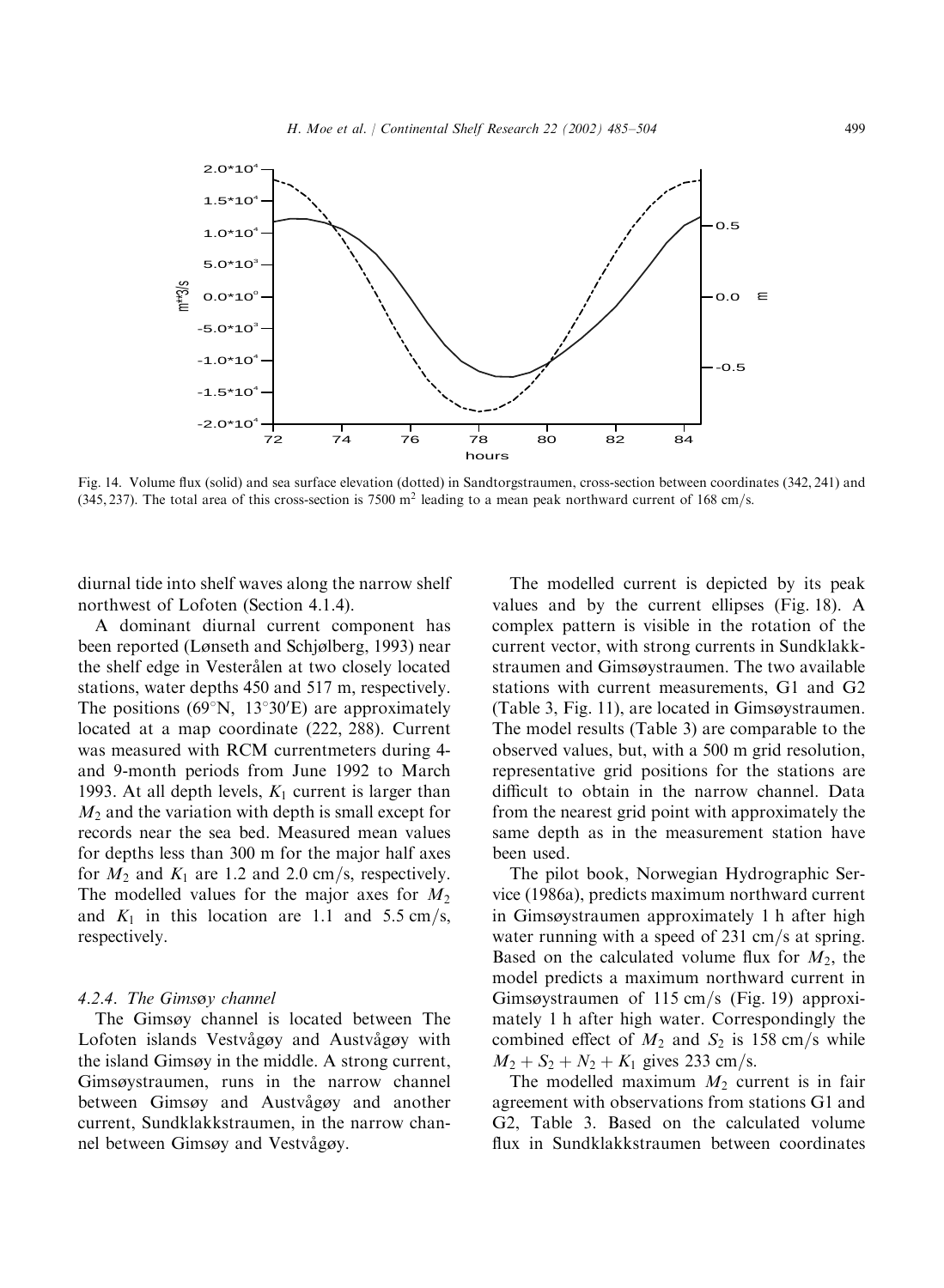



265 260 £ 255 Sortland Hinnøya 250 90 75 60 45 30 15 245 295 300 305 310 km



Fig. 15. Upper panel: Maximum  $M_2$  current (major half axis) in Sortlandsundet between Sortland and Hinnya. Color scale in cm/s, legend. Lower panel: Tidal ellipse and rotation of the  $M<sub>2</sub>$  current vector. Bright shadowing clockwise rotation, darker shadowing counterclockwise. The crosses show the major and minor axes.

Fig. 16. Upper panel: Maximum  $K_1$  current (major half axis) in Sortlandsundet. Color scale in cm/s, legend. Lower panel: The rotation of the  $K_1$  current vector. Bright shadowing depicts region with clockwise rotation, darker shadowing counterclockwise rotation. The crosses show the major and minor axes.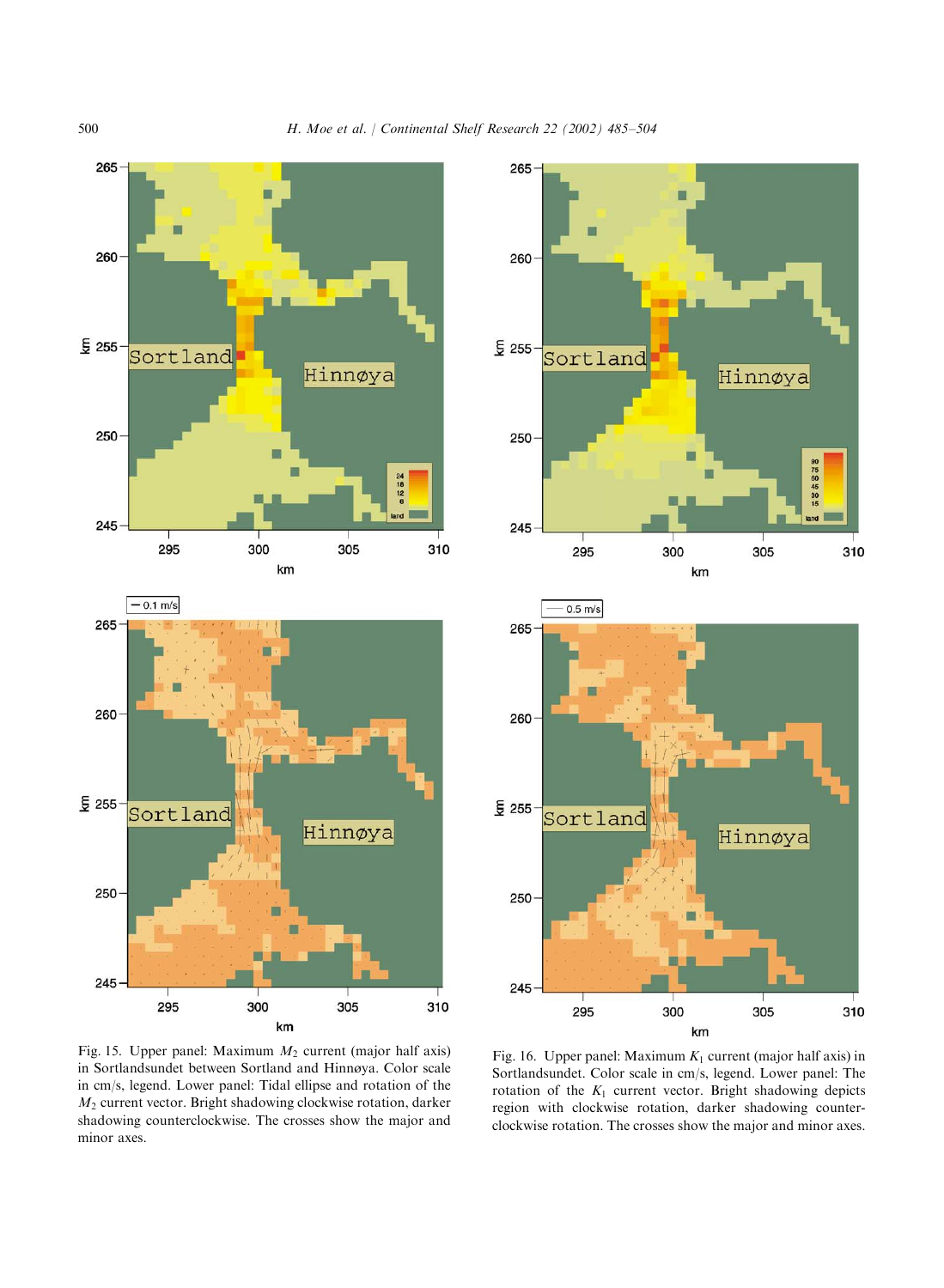

Fig. 17. The ratio between the major axes of the current ellipses for the  $K_1$  and  $M_2$  components. Sortlandsundet (S) in the center. Color scale in legend.

 $(245, 207)$  and  $(250, 207)$ , a slightly slower  $M_2$ mean current of  $1.0 \text{ m/s}$  is found.

The major axis of the  $M_4$  component (period  $6.2$  h), which is due to non-linear interaction, is measured to be  $13.6 \text{ cm/s}$  at 5 m depth at station G1. In the model with only non-linear bottom friction terms included, a smaller  $M_4$  current of about  $4 \text{ cm/s}$  is found in the same location. This indicates that non-linear advection terms are of importance in this region.

## 4.2.5. Visual observation of current shift

During the period  $12-14$  July 1996, one of the authors (Gjevik) observed visually the shift in direction of the tidal current in Gimsøystraumen and Sundklakkstraumen,(see Section 4.2.4). Similar observations were also made in two other channels, Nappstraumen and Sundstraumen, further west in Lofoten. The times of the current shift, i.e. slack water, were estimated following the drift of markers (sea weed, jellyfish, etc.) floating on the surface. In Gimsystraumen and Sundk-

lakkstraumen, the bridges provided convenient platforms for the observations. The drift of the markers could not be estimated well unless the current was above a certain level. The fact that the current did not turn simultaneously across the channel made it difficult to estimate the exact time of the turning. In most cases,it was only possible to determine the time of turning within an interval of 30–60 min for slack water. The observations are compared with the predicted time of current shift in the channels from a model simulation including all four components  $M_2$ ,  $S_2$ ,  $N_2$ , and  $K_1$  (Table 4). In view of the relatively large uncertainty in the observational data, the agreement with model prediction is good.

# 5. Concluding remarks

The high resolution depth-integrated model is found to reveal important features of the dynamics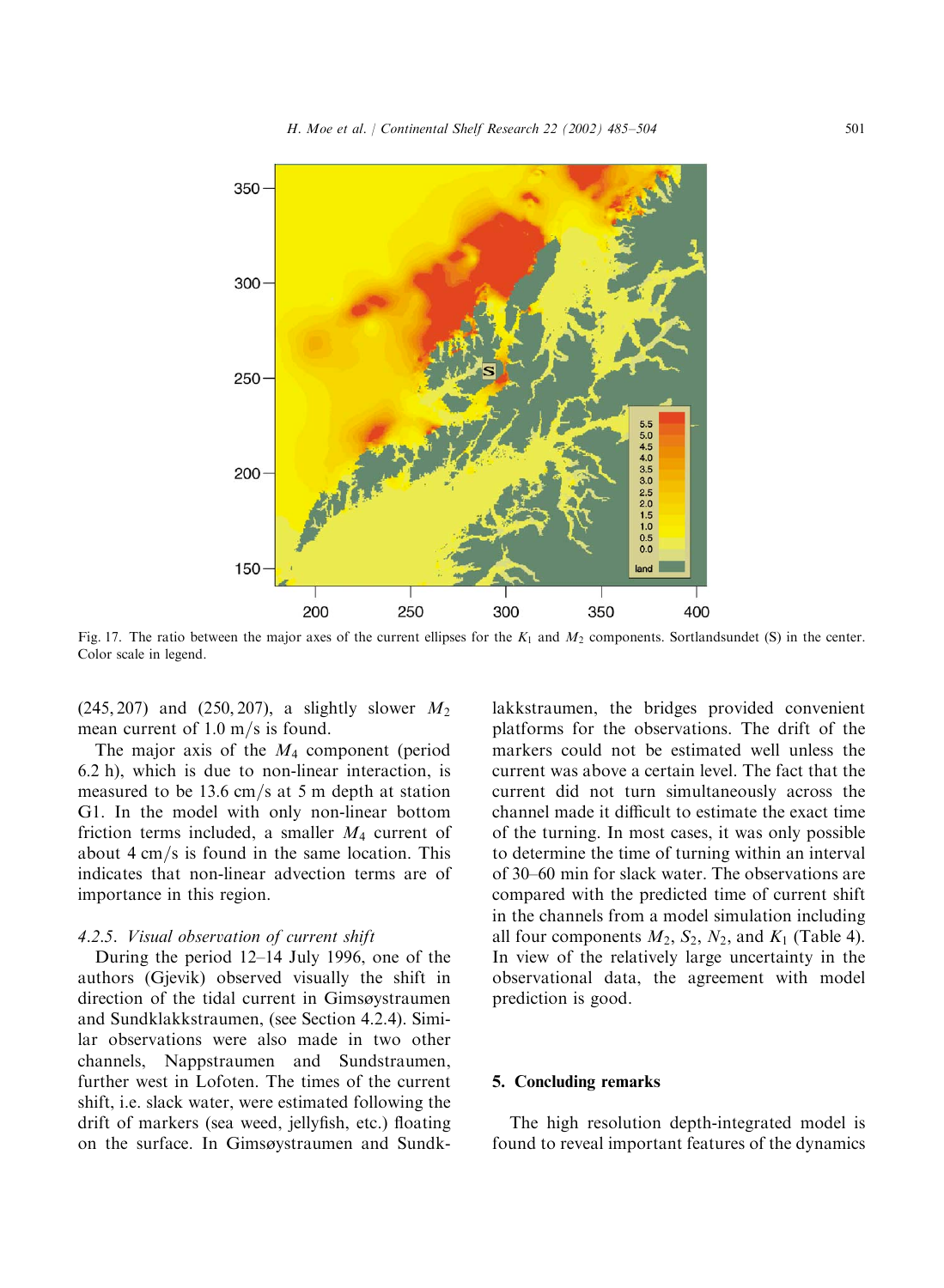

Fig. 18. Upper panel: Maximum  $M_2$  current (major half axis) in Gimsøystraumen. Color scale in cm/s, legend. Lower panel: Tidal ellipse and rotation of the  $M_2$  current vector. Bright shadowing clockwise rotation, darker shadowing counterclockwise. The crosses show the major and minor axes.

of the tides around The Lofoten Islands. Due to the bottom topography of the shelf and the geometry of the coastline, a characteristic variation in tidal amplitude is found with relatively larger amplitudes south of the islands than north of the islands where the shelf is narrow. This largescale variation in sea level amplitude and phase for the three semi-diurnal constituents  $M_2$ ,  $S_2$ , and  $N_2$ is in good agreement with observations. For the main diurnal component  $(K_1)$ , with sea level amplitude of about one-tenth of the dominant semi-diurnal component  $(M_2)$ , the difference between model and observation is large. The simulations show that the diurnal tide transforms into shelf wave modes on the narrow shelf north of The Lofoten Islands leading to a dominance of the diurnal current component in this area of the shelf and in some channels along the coast. This interesting result is also confirmed by measurements. Although the agreement between model and observation is generally very good, there are systematic deviations, specially for the diurnal component, which can be improved with the use of data assimilation techniques.

The success of the model in predicting the speed and the time of shift of the current in main channels between The Lofoten Islands shows that the local tidal conditions are to a large extent determined by the large-scale dynamics of the tide in deep water where non-linear effects are negligible. To simulate the current field in channels with strong tidal current turbulence, flow separation and eddy formation need to be represented in a more realistic way in the model. This will require the use of an adaptive grid or nesting of finer grid models in certain areas. Although the current data used for model validation in this study show a little effect of density stratification, it may be important. This needs to be investigated in future model studies.

Despite these limitations, the results of the simulations with this barotropic tidal model stand in their own right and could serve as a starting point for more advanced modelling exercises and as a guidance for future measurement programs.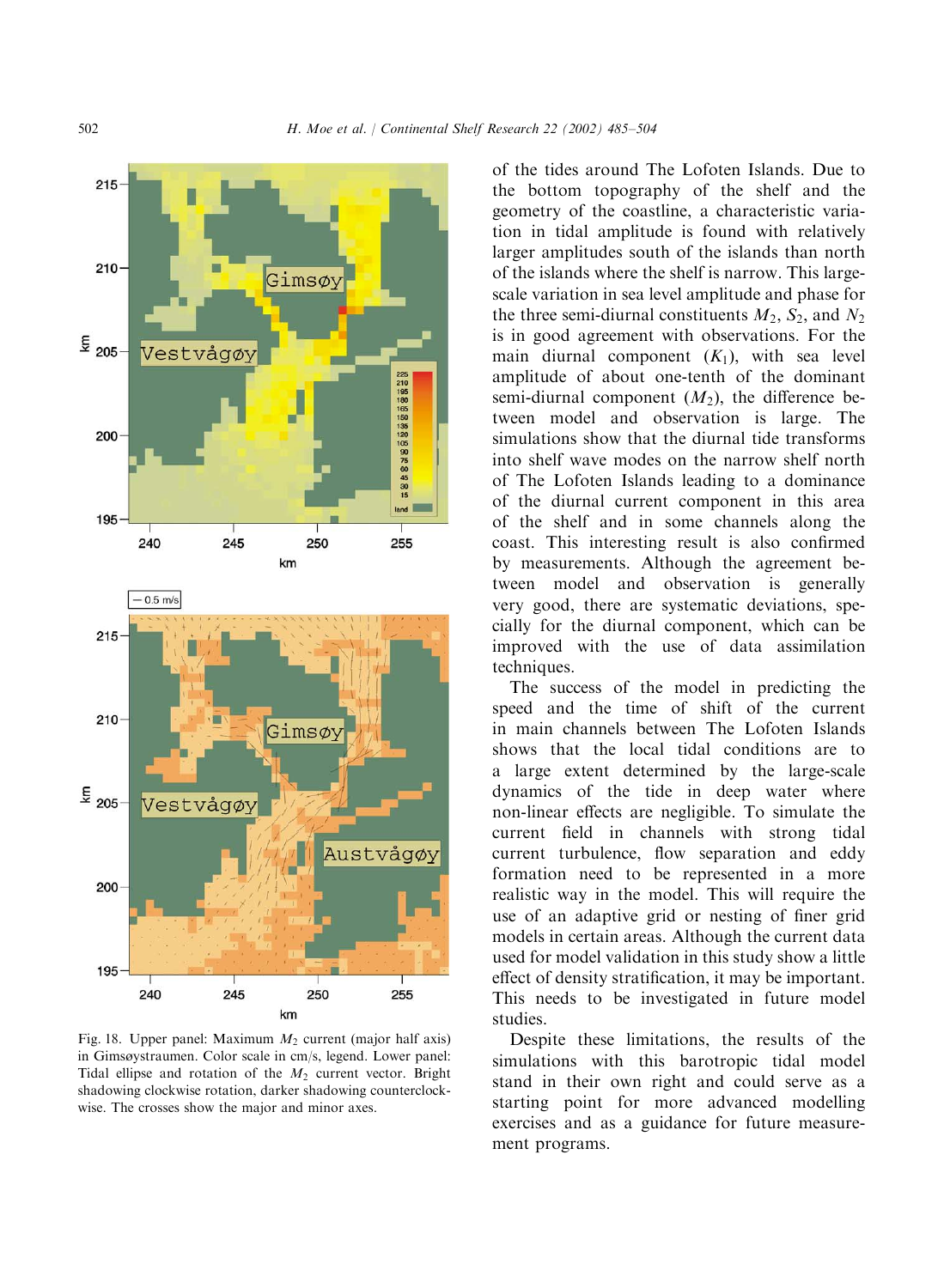

Fig. 19. Volume flux (solid) and sea surface elevation (dotted) in Gimsøystraumen, cross-section between coordinates (250, 207) and (253, 207). The area of this cross-section is 12,000  $m<sup>2</sup>$  leading to a mean peak northward current of 115 cm/s.

Table 4 Observed and modelled time (UTC) for slack water 12–14 July 1996

| Location                        | 12 July                                              |                            | 13 July                                              |                        | $14$ July                                            |                          |  |
|---------------------------------|------------------------------------------------------|----------------------------|------------------------------------------------------|------------------------|------------------------------------------------------|--------------------------|--|
|                                 | Mod<br>Time Dir.                                     | Obs<br>Time                | Mod<br>Time Dir.                                     | Obs<br>Time            | Mod<br>Time Dir.                                     | <b>Obs</b><br>Time       |  |
| Gimsøystraumen<br>(226, 206)    | 1330 NE $\rightarrow$ SW<br>1945 $SW \rightarrow NE$ | $1300 - 1400$<br>1910-1930 | $0845$ SW $\rightarrow$ NE                           | 0805-0835              |                                                      |                          |  |
| Sundklakkstraumen<br>(247, 207) | 1230 $N \rightarrow S$<br>1900 $S \rightarrow N$     | $1200 - 1300$<br>1930-1925 | $0745 S \rightarrow N$                               | 0725-0850              |                                                      |                          |  |
| Nappstraumen<br>(218, 194)      |                                                      |                            | 1445 NE $\rightarrow$ SW<br>2045 $SW \rightarrow NE$ | 1430-1445<br>2000-2125 |                                                      |                          |  |
| Sundstraumen<br>(205, 182)      |                                                      |                            |                                                      |                        | 1345 NW $\rightarrow$ SE<br>1945 $SE \rightarrow NW$ | $1240 - 1320$<br>$-2100$ |  |

## Acknowledgements

We are grateful to the Norwegian Hydrographic Service for providing access to their data archive on sea level and current records and to S. Sundby at Institute of Marine Research Bergen and to S. Myking at Geophysical Institute University of Bergen for processing data records of current from the Moskenes sound for us. The assistance by O. Høvik, T. Sjølie, I. Fossum, J. Gjevik and E. Onsum in generating a high resolution depth matrix for the area is greatly appreciated. This work has also received support from the Research Council of Norway, contracts 109228/122 MAR-EMI and 133102/431 BeMatA program.

#### References

- Adlandsvik, B., Sundby, S., 1994. Modelling the transport of cod larvea from The Lofoten area. ICES Marine Science Symposium on Cod and Climate Change (Reykjavik,1993) 198,379–392.
- Davies, A.M., Jones, J.E., Xing, J., 1997a. Review of recent developments in tidal hydrodynamic modeling. I: spectral models. Journal of Hydraulic Engineering 123 (4), 278–292.